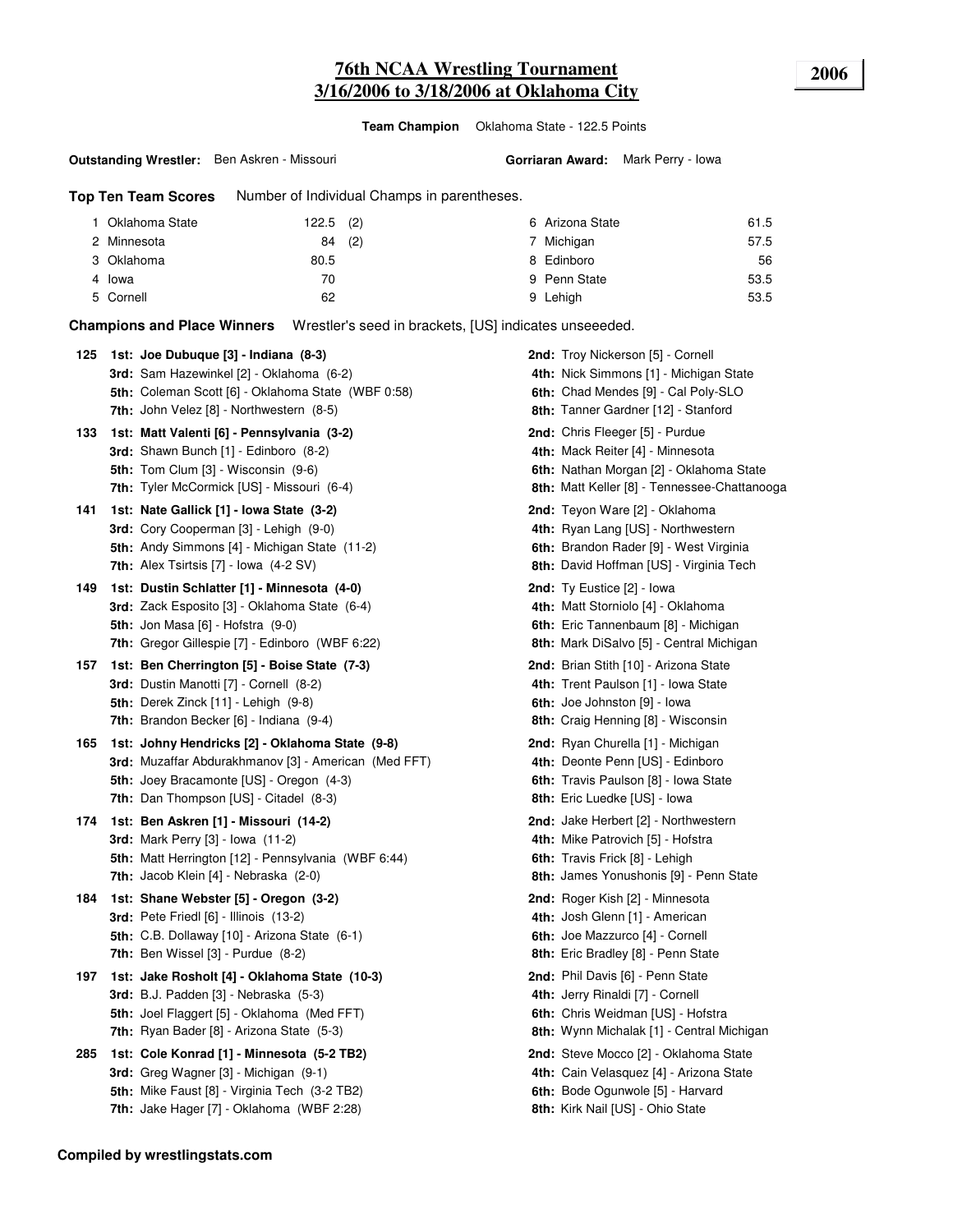# **3/16/2006 to 3/18/2006 at Oklahoma City 2006 NCAA Wrestling Championship Page 1 of 30**

| Nick Simmons Fall 0:44<br>Seth Wright, Northern Iowa<br>Nick Simmons Fall 1:00<br>125 Weight Class<br>Mike Watts, Michigan<br>Ode Blanc 13-5<br>Ode Blanc, Lock Haven<br>Nick Simmons Fall 6:44<br>Chad Mendes, Cal Poly-SLO [9]<br>Chad Mendes Fall 0:47<br>Brad Gentzle, Pittsburgh<br>Chad Mendes 3-2<br>Chad Sportelli, Kent State<br>Chad Sportelli 6-5<br>John Velez, Northwestern [8]<br>Troy Nickerson 2-1<br>Troy Nickerson, Cornell [5]<br>Troy Nickerson 10-5<br>Austin Devoe, Missouri<br>Troy Nickerson 3-1<br>Steve Mytych, Drexel<br>Tanner Gardner 6-1<br>Tanner Gardner, Stanford [12]<br>Troy Nickerson Fall 3:27<br>William Simpson, Army<br>Rick Deubel 4-1<br>Rick Deubel, Edinboro<br>Mike Sees 4-1<br>Mike Sees, Bloomsburg<br>Mike Sees 8-5<br>Kyle Ott, Illinois [4]<br>Joe Dubuque 8-3<br>Joe Dubuque, Indiana [3]<br>Joe Dubuque 5-2<br>Mike Silengo, Pennsylvania<br>Joe Dubuque 4-0<br>Collin Cudd, Wisconsin<br>Dave Tomasette TF 16-0, 1:3<br>Dave Tomasette, Hofstra<br>Joe Dubuque 6-4<br>Luke Smith, Central Michigan [11]<br>Luke Smith 4-1<br>Javier Maldonado, Tennessee-Chattanooga<br>Luke Smith Fall 0:33<br>Bryce Leonhardt, Wyoming<br>Bryce Leonhardt 3-2<br>Coleman Scott, Oklahoma State [6]<br>Joe Dubuque 2-1<br>Jeremy Mendoza, Arizona State [7]<br>Jeremy Mendoza 6-0<br>Justin Staylor, Virginia Tech<br>Paul Donahoe 4-2<br>Patrick Castillo, Northern Illinois<br>Paul Donahoe 7-5<br>Paul Donahoe, Nebraska [10]<br>Sam Hazewinkel 5-0<br>Luke Magnani, Iowa<br>Luke Magnani 8-0<br>Chris Clarke, Slippery Rock | Nick Simmons, Michigan State [1] |                          |  |
|-----------------------------------------------------------------------------------------------------------------------------------------------------------------------------------------------------------------------------------------------------------------------------------------------------------------------------------------------------------------------------------------------------------------------------------------------------------------------------------------------------------------------------------------------------------------------------------------------------------------------------------------------------------------------------------------------------------------------------------------------------------------------------------------------------------------------------------------------------------------------------------------------------------------------------------------------------------------------------------------------------------------------------------------------------------------------------------------------------------------------------------------------------------------------------------------------------------------------------------------------------------------------------------------------------------------------------------------------------------------------------------------------------------------------------------------------------------------------------------------------------------------------------------------------------------------------|----------------------------------|--------------------------|--|
|                                                                                                                                                                                                                                                                                                                                                                                                                                                                                                                                                                                                                                                                                                                                                                                                                                                                                                                                                                                                                                                                                                                                                                                                                                                                                                                                                                                                                                                                                                                                                                       |                                  |                          |  |
|                                                                                                                                                                                                                                                                                                                                                                                                                                                                                                                                                                                                                                                                                                                                                                                                                                                                                                                                                                                                                                                                                                                                                                                                                                                                                                                                                                                                                                                                                                                                                                       |                                  |                          |  |
|                                                                                                                                                                                                                                                                                                                                                                                                                                                                                                                                                                                                                                                                                                                                                                                                                                                                                                                                                                                                                                                                                                                                                                                                                                                                                                                                                                                                                                                                                                                                                                       |                                  |                          |  |
|                                                                                                                                                                                                                                                                                                                                                                                                                                                                                                                                                                                                                                                                                                                                                                                                                                                                                                                                                                                                                                                                                                                                                                                                                                                                                                                                                                                                                                                                                                                                                                       |                                  |                          |  |
|                                                                                                                                                                                                                                                                                                                                                                                                                                                                                                                                                                                                                                                                                                                                                                                                                                                                                                                                                                                                                                                                                                                                                                                                                                                                                                                                                                                                                                                                                                                                                                       |                                  |                          |  |
|                                                                                                                                                                                                                                                                                                                                                                                                                                                                                                                                                                                                                                                                                                                                                                                                                                                                                                                                                                                                                                                                                                                                                                                                                                                                                                                                                                                                                                                                                                                                                                       |                                  |                          |  |
|                                                                                                                                                                                                                                                                                                                                                                                                                                                                                                                                                                                                                                                                                                                                                                                                                                                                                                                                                                                                                                                                                                                                                                                                                                                                                                                                                                                                                                                                                                                                                                       |                                  |                          |  |
|                                                                                                                                                                                                                                                                                                                                                                                                                                                                                                                                                                                                                                                                                                                                                                                                                                                                                                                                                                                                                                                                                                                                                                                                                                                                                                                                                                                                                                                                                                                                                                       |                                  |                          |  |
|                                                                                                                                                                                                                                                                                                                                                                                                                                                                                                                                                                                                                                                                                                                                                                                                                                                                                                                                                                                                                                                                                                                                                                                                                                                                                                                                                                                                                                                                                                                                                                       |                                  |                          |  |
|                                                                                                                                                                                                                                                                                                                                                                                                                                                                                                                                                                                                                                                                                                                                                                                                                                                                                                                                                                                                                                                                                                                                                                                                                                                                                                                                                                                                                                                                                                                                                                       |                                  |                          |  |
|                                                                                                                                                                                                                                                                                                                                                                                                                                                                                                                                                                                                                                                                                                                                                                                                                                                                                                                                                                                                                                                                                                                                                                                                                                                                                                                                                                                                                                                                                                                                                                       |                                  |                          |  |
|                                                                                                                                                                                                                                                                                                                                                                                                                                                                                                                                                                                                                                                                                                                                                                                                                                                                                                                                                                                                                                                                                                                                                                                                                                                                                                                                                                                                                                                                                                                                                                       |                                  |                          |  |
|                                                                                                                                                                                                                                                                                                                                                                                                                                                                                                                                                                                                                                                                                                                                                                                                                                                                                                                                                                                                                                                                                                                                                                                                                                                                                                                                                                                                                                                                                                                                                                       |                                  |                          |  |
|                                                                                                                                                                                                                                                                                                                                                                                                                                                                                                                                                                                                                                                                                                                                                                                                                                                                                                                                                                                                                                                                                                                                                                                                                                                                                                                                                                                                                                                                                                                                                                       |                                  |                          |  |
|                                                                                                                                                                                                                                                                                                                                                                                                                                                                                                                                                                                                                                                                                                                                                                                                                                                                                                                                                                                                                                                                                                                                                                                                                                                                                                                                                                                                                                                                                                                                                                       |                                  |                          |  |
|                                                                                                                                                                                                                                                                                                                                                                                                                                                                                                                                                                                                                                                                                                                                                                                                                                                                                                                                                                                                                                                                                                                                                                                                                                                                                                                                                                                                                                                                                                                                                                       |                                  |                          |  |
|                                                                                                                                                                                                                                                                                                                                                                                                                                                                                                                                                                                                                                                                                                                                                                                                                                                                                                                                                                                                                                                                                                                                                                                                                                                                                                                                                                                                                                                                                                                                                                       |                                  |                          |  |
|                                                                                                                                                                                                                                                                                                                                                                                                                                                                                                                                                                                                                                                                                                                                                                                                                                                                                                                                                                                                                                                                                                                                                                                                                                                                                                                                                                                                                                                                                                                                                                       |                                  |                          |  |
|                                                                                                                                                                                                                                                                                                                                                                                                                                                                                                                                                                                                                                                                                                                                                                                                                                                                                                                                                                                                                                                                                                                                                                                                                                                                                                                                                                                                                                                                                                                                                                       |                                  |                          |  |
|                                                                                                                                                                                                                                                                                                                                                                                                                                                                                                                                                                                                                                                                                                                                                                                                                                                                                                                                                                                                                                                                                                                                                                                                                                                                                                                                                                                                                                                                                                                                                                       |                                  |                          |  |
|                                                                                                                                                                                                                                                                                                                                                                                                                                                                                                                                                                                                                                                                                                                                                                                                                                                                                                                                                                                                                                                                                                                                                                                                                                                                                                                                                                                                                                                                                                                                                                       |                                  |                          |  |
|                                                                                                                                                                                                                                                                                                                                                                                                                                                                                                                                                                                                                                                                                                                                                                                                                                                                                                                                                                                                                                                                                                                                                                                                                                                                                                                                                                                                                                                                                                                                                                       |                                  |                          |  |
|                                                                                                                                                                                                                                                                                                                                                                                                                                                                                                                                                                                                                                                                                                                                                                                                                                                                                                                                                                                                                                                                                                                                                                                                                                                                                                                                                                                                                                                                                                                                                                       |                                  |                          |  |
|                                                                                                                                                                                                                                                                                                                                                                                                                                                                                                                                                                                                                                                                                                                                                                                                                                                                                                                                                                                                                                                                                                                                                                                                                                                                                                                                                                                                                                                                                                                                                                       |                                  |                          |  |
|                                                                                                                                                                                                                                                                                                                                                                                                                                                                                                                                                                                                                                                                                                                                                                                                                                                                                                                                                                                                                                                                                                                                                                                                                                                                                                                                                                                                                                                                                                                                                                       |                                  |                          |  |
|                                                                                                                                                                                                                                                                                                                                                                                                                                                                                                                                                                                                                                                                                                                                                                                                                                                                                                                                                                                                                                                                                                                                                                                                                                                                                                                                                                                                                                                                                                                                                                       |                                  |                          |  |
|                                                                                                                                                                                                                                                                                                                                                                                                                                                                                                                                                                                                                                                                                                                                                                                                                                                                                                                                                                                                                                                                                                                                                                                                                                                                                                                                                                                                                                                                                                                                                                       |                                  |                          |  |
|                                                                                                                                                                                                                                                                                                                                                                                                                                                                                                                                                                                                                                                                                                                                                                                                                                                                                                                                                                                                                                                                                                                                                                                                                                                                                                                                                                                                                                                                                                                                                                       |                                  |                          |  |
|                                                                                                                                                                                                                                                                                                                                                                                                                                                                                                                                                                                                                                                                                                                                                                                                                                                                                                                                                                                                                                                                                                                                                                                                                                                                                                                                                                                                                                                                                                                                                                       |                                  |                          |  |
|                                                                                                                                                                                                                                                                                                                                                                                                                                                                                                                                                                                                                                                                                                                                                                                                                                                                                                                                                                                                                                                                                                                                                                                                                                                                                                                                                                                                                                                                                                                                                                       |                                  |                          |  |
| Cory Borges, Fresno State<br>Sam Hazewinkel TF 18-1, 5:3<br>Sam Hazewinkel, Oklahoma [2]                                                                                                                                                                                                                                                                                                                                                                                                                                                                                                                                                                                                                                                                                                                                                                                                                                                                                                                                                                                                                                                                                                                                                                                                                                                                                                                                                                                                                                                                              |                                  | Sam Hazewinkel Fall 6:23 |  |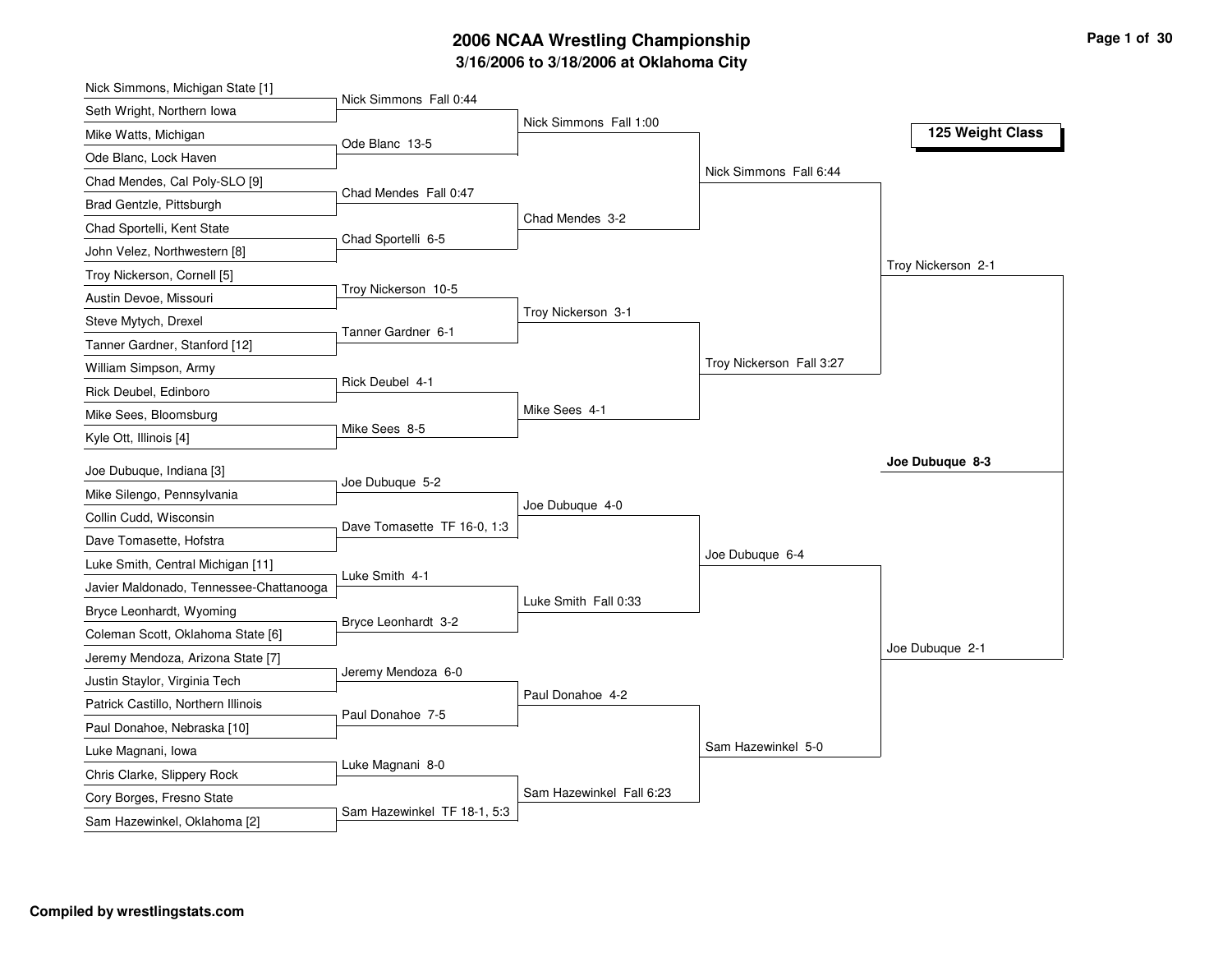# **3/16/2006 to 3/18/2006 at Oklahoma City 2006 NCAA Wrestling Championship Page 2 of 30**

| Borges, Fresno State         |                        |                     |                         |                  |                     |                                             |                                                      |
|------------------------------|------------------------|---------------------|-------------------------|------------------|---------------------|---------------------------------------------|------------------------------------------------------|
| Clarke, Slippery Rock        | Borges 8-3             |                     |                         |                  |                     |                                             |                                                      |
|                              |                        | Gardner 12-2        |                         |                  |                     | <b>125 Consolation Bracket</b>              |                                                      |
|                              | Gardner, Stanford      |                     |                         |                  |                     |                                             |                                                      |
|                              |                        |                     | Gardner 5-4             |                  |                     |                                             |                                                      |
| Castillo, Northern Illinois  | Castillo 10-8          |                     |                         |                  |                     |                                             |                                                      |
| Staylor, Virginia Tech       |                        |                     |                         | Gardner 14-5     |                     |                                             |                                                      |
|                              |                        | Castillo 10-3       |                         |                  |                     |                                             |                                                      |
|                              | Deubel, Edinboro       |                     | Smith, Central Michigan |                  |                     |                                             |                                                      |
| Scott, Oklahoma State        |                        |                     |                         |                  |                     |                                             |                                                      |
|                              | Scott Fall 2:12        |                     |                         |                  | Scott 7-0           |                                             |                                                      |
| Maldonado, Tennessee-Chattan |                        | Scott TF 22-5, 7:00 |                         |                  |                     |                                             | Simmons 7-4                                          |
|                              | Blanc, Lock Haven      |                     |                         |                  |                     | Simmons, Michigan State                     |                                                      |
|                              |                        |                     | Scott 9-2               |                  |                     |                                             |                                                      |
| Cudd, Wisconsin              | Silengo 10-6           |                     |                         |                  |                     |                                             |                                                      |
| Silengo, Pennsylvania        |                        |                     |                         | Scott 8-3        |                     |                                             |                                                      |
|                              |                        | Silengo 9-8         |                         |                  | <b>Third Place:</b> | Sam Hazewinkel, Oklahoma 6-2                |                                                      |
|                              | Sportelli, Kent State  |                     | Donahoe, Nebraska       |                  |                     |                                             |                                                      |
| Ott, Illinois                |                        |                     |                         |                  |                     | Fourth Place: Nick Simmons, Michigan State  |                                                      |
|                              | Ott 3-2                |                     |                         |                  |                     |                                             | Fifth Place: Coleman Scott, Oklahoma State Fall 0:56 |
| Simpson, Army                |                        | Ott 6-4             |                         |                  | <b>Sixth Place:</b> | Chad Mendes, Cal Poly-SLO                   |                                                      |
|                              | Mendoza, Arizona State |                     |                         |                  |                     | Seventh Place: John Velez, Northwestern 8-5 |                                                      |
|                              |                        |                     | Ott 7-2                 |                  |                     |                                             |                                                      |
| Fisk, Lehigh                 | Fisk 4-1               |                     |                         |                  |                     | Eighth Place: Tanner Gardner, Stanford      |                                                      |
| Devoe, Missouri              |                        |                     |                         | Mendes Fall 2:57 |                     |                                             |                                                      |
|                              |                        | Fisk 4-2            |                         |                  |                     |                                             |                                                      |
|                              | Magnani, Iowa          |                     | Mendes, Cal Poly-SLO    |                  |                     |                                             |                                                      |
| Velez, Northwestern          |                        |                     |                         |                  |                     |                                             |                                                      |
|                              | Velez 14-2             |                     |                         |                  | Mendes 7-4          |                                             |                                                      |
| Gentzle, Pittsburgh          |                        | Velez 3-1           |                         |                  |                     |                                             | Hazewinkel 7-1                                       |
|                              |                        |                     |                         |                  |                     | Hazewinkel, Oklahoma                        |                                                      |
|                              | Tomasette, Hofstra     |                     |                         |                  |                     |                                             |                                                      |
| Watts, Michigan              |                        |                     | Velez 5-3 OT            |                  |                     |                                             |                                                      |
| Wright, Northern Iowa        | Wright Fall 0:27       |                     |                         | Velez Fall 2:20  |                     |                                             |                                                      |
|                              |                        | Leonhardt 8-6       |                         |                  |                     |                                             |                                                      |
|                              | Leonhardt, Wyoming     |                     | Sees, Bloomsburg        |                  |                     |                                             |                                                      |
|                              |                        |                     |                         |                  |                     |                                             |                                                      |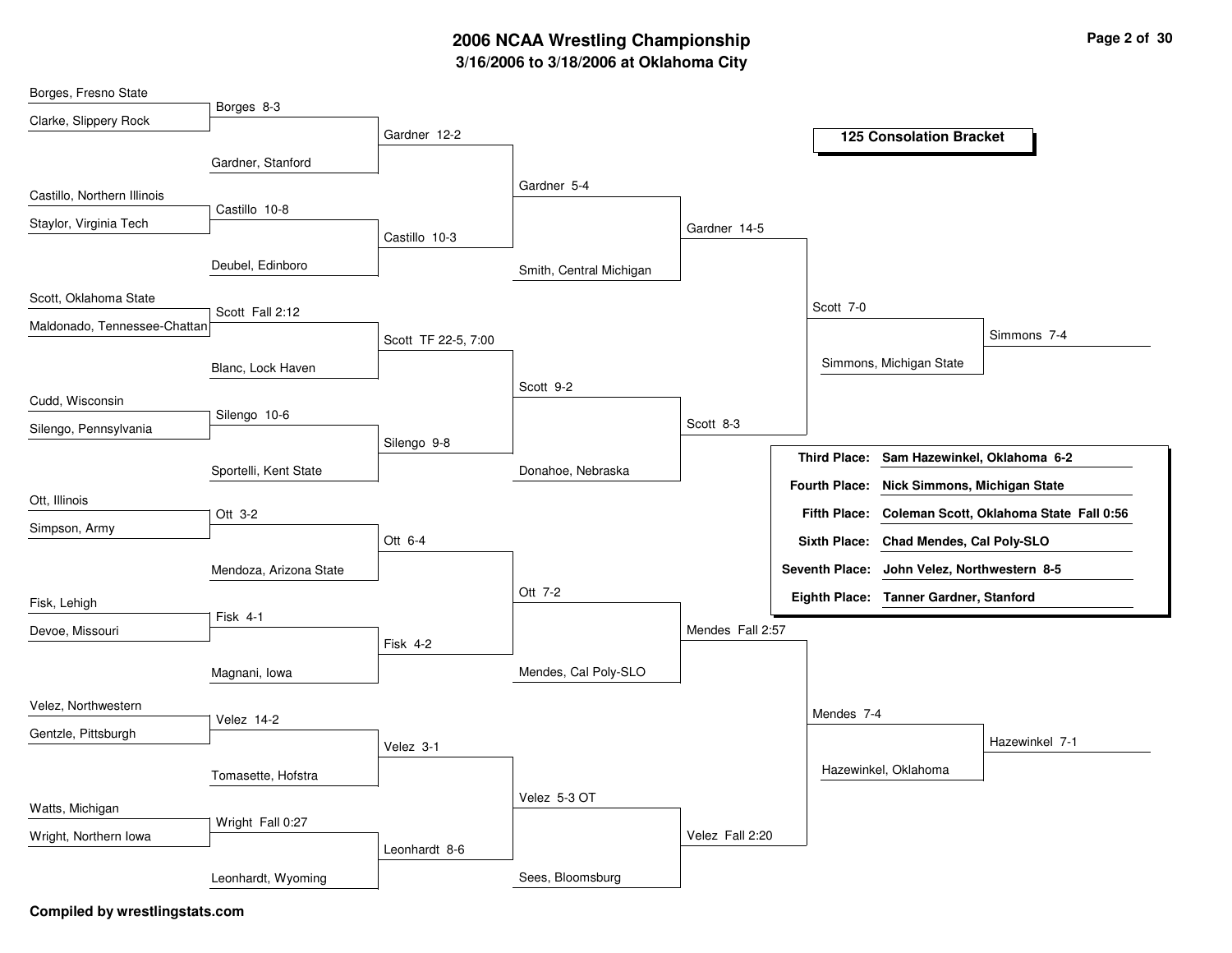#### **Championship Pigtail Bouts for 125**

| Javier Maldonado - Tennessee-Chattanooga |                 |
|------------------------------------------|-----------------|
|                                          | Maldonado 5-2   |
| Matt Fisk - Lehigh                       |                 |
| Austin Devoe - Missouri                  |                 |
|                                          | Devoe 4-3       |
| Eric Stevenson - Oregon State            |                 |
|                                          |                 |
| <b>Consolation Pigtail Bouts for 125</b> |                 |
| Matt Fisk - Lehigh                       |                 |
| Steve Mytych - Drexel                    | $Fisk$ 1-0      |
|                                          |                 |
| Coleman Scott - Oklahoma State           |                 |
|                                          | Scott Fall 0:37 |

Eric Stevenson - Oregon State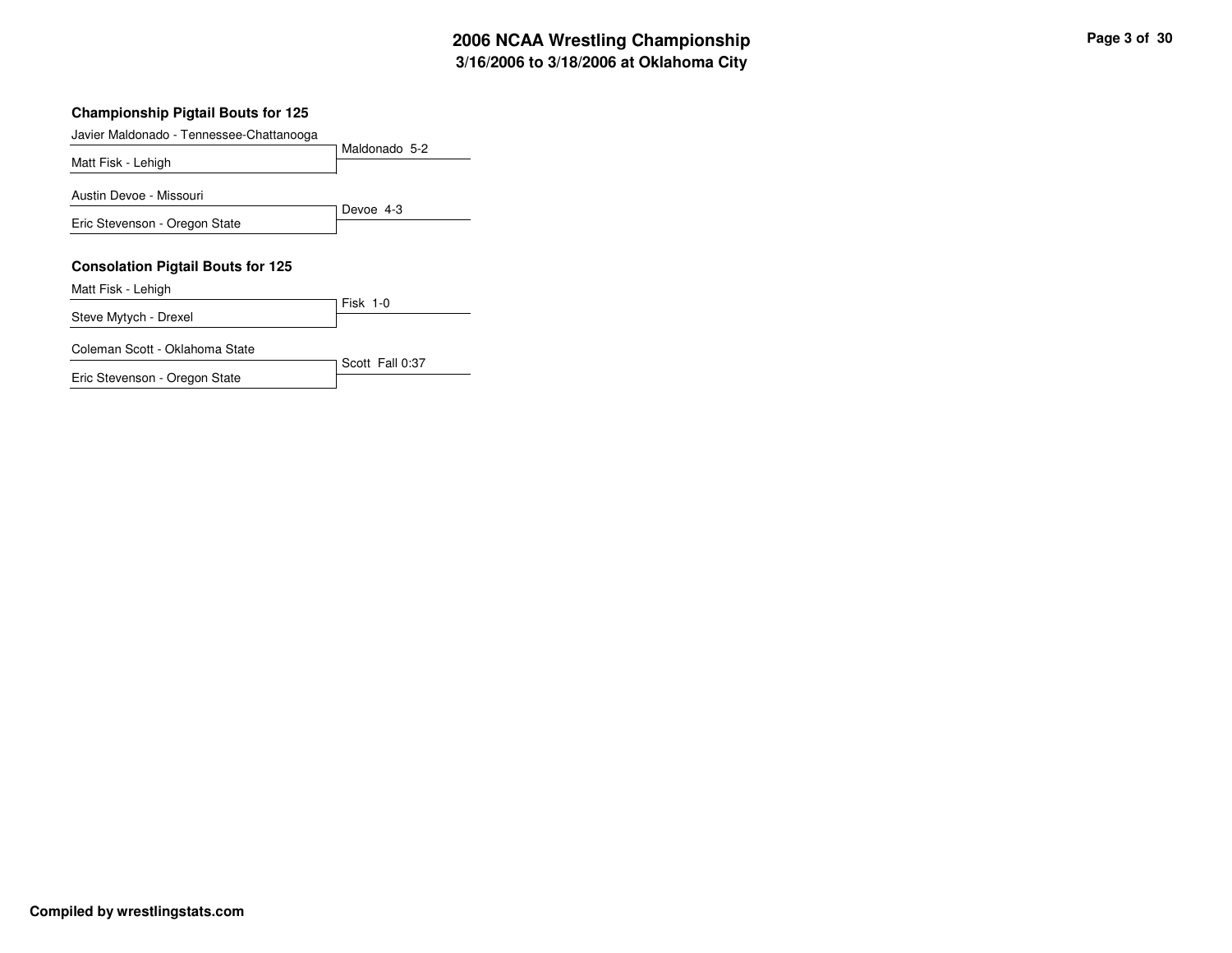# **3/16/2006 to 3/18/2006 at Oklahoma City 2006 NCAA Wrestling Championship Page 4 of 30**

| Shawn Bunch, Edinboro [1]              |                              |                        |                   |                   |
|----------------------------------------|------------------------------|------------------------|-------------------|-------------------|
| Jesse Sundell, Iowa State              | Shawn Bunch 17-5             |                        |                   |                   |
| Ryan Williams, Old Dominion            | Tyler McCormick 7-1          | Shawn Bunch 13-2       |                   | 133 Weight Class  |
| Tyler McCormick, Missouri              |                              |                        |                   |                   |
| Scott Jorgenson, Boise State [9]       |                              |                        | Shawn Bunch 14-9  |                   |
| Phillip Plowman, Eastern Michigan      | Phillip Plowman 9-6          |                        |                   |                   |
| Omar Gaitan, California-Davis          |                              | Matt Keller 8-6        |                   |                   |
| Matt Keller, Tennessee-Chattanooga [8] | Matt Keller Fall 3:34        |                        |                   |                   |
| Chris Fleeger, Purdue [5]              |                              |                        |                   | Chris Fleeger 9-2 |
| Zach Cunliffe, Rider                   | Chris Fleeger Fall 3:32      |                        |                   |                   |
| Chris Helgeson, Northern Iowa          |                              | Chris Fleeger 16-3     |                   |                   |
| Mark Moos, Michigan [12]               | Chris Helgeson 13-12         |                        |                   |                   |
| Josh Pniewski, Gardner-Webb            |                              |                        | Chris Fleeger DFT |                   |
| Reece Humphrey, Ohio State             | Josh Pniewski 8-2            |                        |                   |                   |
| Mark Budd, SUNY-Buffalo                |                              | Mack Reiter 7-2        |                   |                   |
| Mack Reiter, Minnesota [4]             | Mack Reiter Fall 1:32        |                        |                   |                   |
| Tom Clum, Wisconsin [3]                |                              |                        |                   | Matt Valenti 3-2  |
| Jared Royer, North Carolina            | Tom Clum 11-3                |                        |                   |                   |
| Patrick Aleksanyan, Nebraska           |                              | Tom Clum 11-2          |                   |                   |
| Dave Armstrong, Cleveland State        | Patrick Aleksanyan Fall 2:12 |                        |                   |                   |
| Robbie Preston, Harvard [11]           |                              |                        | Matt Valenti 7-2  |                   |
| Mike Ciotti, Pittsburgh                | Robbie Preston 6-0           |                        |                   |                   |
| Brandon Strong, Air Force              |                              | Matt Valenti Fall 6:57 |                   |                   |
| Matt Valenti, Pennsylvania [6]         | Matt Valenti Fall 5:45       |                        |                   |                   |
| Jake Strayer, Penn State [7]           |                              |                        |                   | Matt Valenti 7-3  |
| Tommy Vargas, Cal State-Bakersfield    | Jake Strayer 4-0             |                        |                   |                   |
| Jason Borrelli, Central Michigan       |                              | Jason Borrelli 9-6     |                   |                   |
| Darrel Vasquez, Cal Poly-SLO [10]      | Jason Borrelli 7-4           |                        |                   |                   |
| Gabe Flores, Illinois                  |                              |                        | Nathan Morgan 8-4 |                   |
| Joe Baker, Navy                        | Gabe Flores 9-3              |                        |                   |                   |
| Andrae Hernandez, Indiana              |                              | Nathan Morgan 2-0      |                   |                   |
|                                        | Nathan Morgan 9-3            |                        |                   |                   |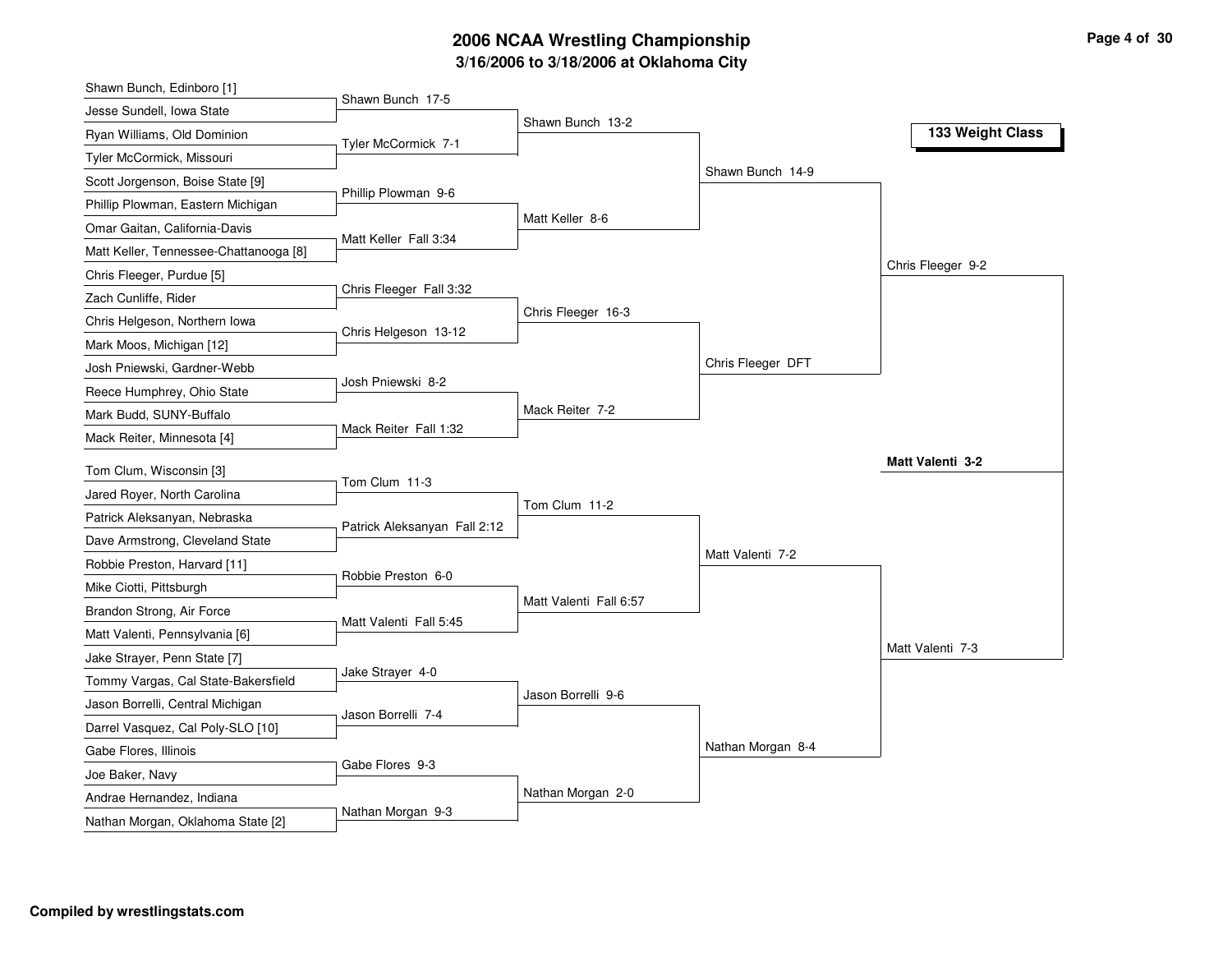# **3/16/2006 to 3/18/2006 at Oklahoma City 2006 NCAA Wrestling Championship Page 5 of 30**

| Hernandez, Indiana            |                           |                |                            |               |                      |                                              |                                                  |
|-------------------------------|---------------------------|----------------|----------------------------|---------------|----------------------|----------------------------------------------|--------------------------------------------------|
| Baker, Navy                   | Baker 16-9                |                |                            |               |                      |                                              |                                                  |
|                               |                           | Helgeson 12-9  |                            |               |                      | <b>133 Consolation Bracket</b>               |                                                  |
|                               | Helgeson, Northern Iowa   |                |                            |               |                      |                                              |                                                  |
|                               |                           |                | Vasquez 19-7               |               |                      |                                              |                                                  |
| Vasquez, Cal Poly-SLO         | Vasquez 6-0               |                |                            |               |                      |                                              |                                                  |
| Vargas, Cal State-Bakersfield |                           | Vasquez 10-1   |                            | Clum 10-8     |                      |                                              |                                                  |
|                               |                           |                |                            |               |                      |                                              |                                                  |
|                               | Pniewski, Gardner-Webb    |                | Clum, Wisconsin            |               |                      |                                              |                                                  |
| Strong, Air Force             |                           |                |                            |               |                      |                                              |                                                  |
| Ciotti, Pittsburgh            | Ciotti 6-3                |                |                            |               | <b>Clum 7-4</b>      |                                              |                                                  |
|                               |                           | McCormick 5-0  |                            |               |                      |                                              | Bunch 9-5                                        |
|                               | McCormick, Missouri       |                |                            |               | Bunch, Edinboro      |                                              |                                                  |
|                               |                           |                | McCormick Fall 1:26        |               |                      |                                              |                                                  |
| Armstrong, Cleveland State    | Armstrong 15-8            |                |                            |               |                      |                                              |                                                  |
| Royer, North Carolina         |                           | Armstrong 5-0  |                            | McCormick 8-4 |                      |                                              |                                                  |
|                               |                           |                |                            |               | <b>Third Place:</b>  | Shawn Bunch, Edinboro 8-2                    |                                                  |
|                               | Plowman, Eastern Michigan |                | Borrelli, Central Michigan |               | <b>Fourth Place:</b> | <b>Mack Reiter, Minnesota</b>                |                                                  |
| Budd, SUNY-Buffalo            |                           |                |                            |               | <b>Fifth Place:</b>  | Tom Clum, Wisconsin 9-6                      |                                                  |
| Humphrey, Ohio State          | Budd 7-3                  |                |                            |               |                      |                                              |                                                  |
|                               |                           | Strayer 7-6    |                            |               | <b>Sixth Place:</b>  | Nathan Morgan, Oklahoma State                |                                                  |
|                               | Strayer, Penn State       |                |                            |               |                      | Seventh Place: Tyler McCormick, Missouri 6-4 |                                                  |
| Moos, Michigan                |                           |                | Strayer 7-1                |               |                      |                                              | Eighth Place: Matt Keller, Tennessee-Chattanooga |
|                               | Moos Med FFT              |                |                            |               |                      |                                              |                                                  |
| Cunliffe, Rider               |                           | Flores 4-3     |                            | Keller 9-1    |                      |                                              |                                                  |
|                               | Flores, Illinois          |                | Keller, Tennessee-Chattano |               |                      |                                              |                                                  |
|                               |                           |                |                            |               |                      |                                              |                                                  |
| Gaitan, California-Davis      |                           |                |                            |               | Reiter 4-3           |                                              |                                                  |
| Jorgenson, Boise State        | Jorgensen 12-4            |                |                            |               |                      |                                              | Reiter 6-5                                       |
|                               |                           | Jorgensen 14-7 |                            |               |                      |                                              |                                                  |
|                               | Aleksanyan, Nebraska      |                |                            |               |                      | Morgan, Oklahoma State                       |                                                  |
| Williams, Old Dominion        |                           |                | Jorgenson 6-1              |               |                      |                                              |                                                  |
|                               | Mormile 8-5               |                |                            |               |                      |                                              |                                                  |
| Mormile, Cornell              |                           | Mormile 9-3    |                            | Reiter 5-0    |                      |                                              |                                                  |
|                               | Preston, Harvard          |                | Reiter, Minnesota          |               |                      |                                              |                                                  |
|                               |                           |                |                            |               |                      |                                              |                                                  |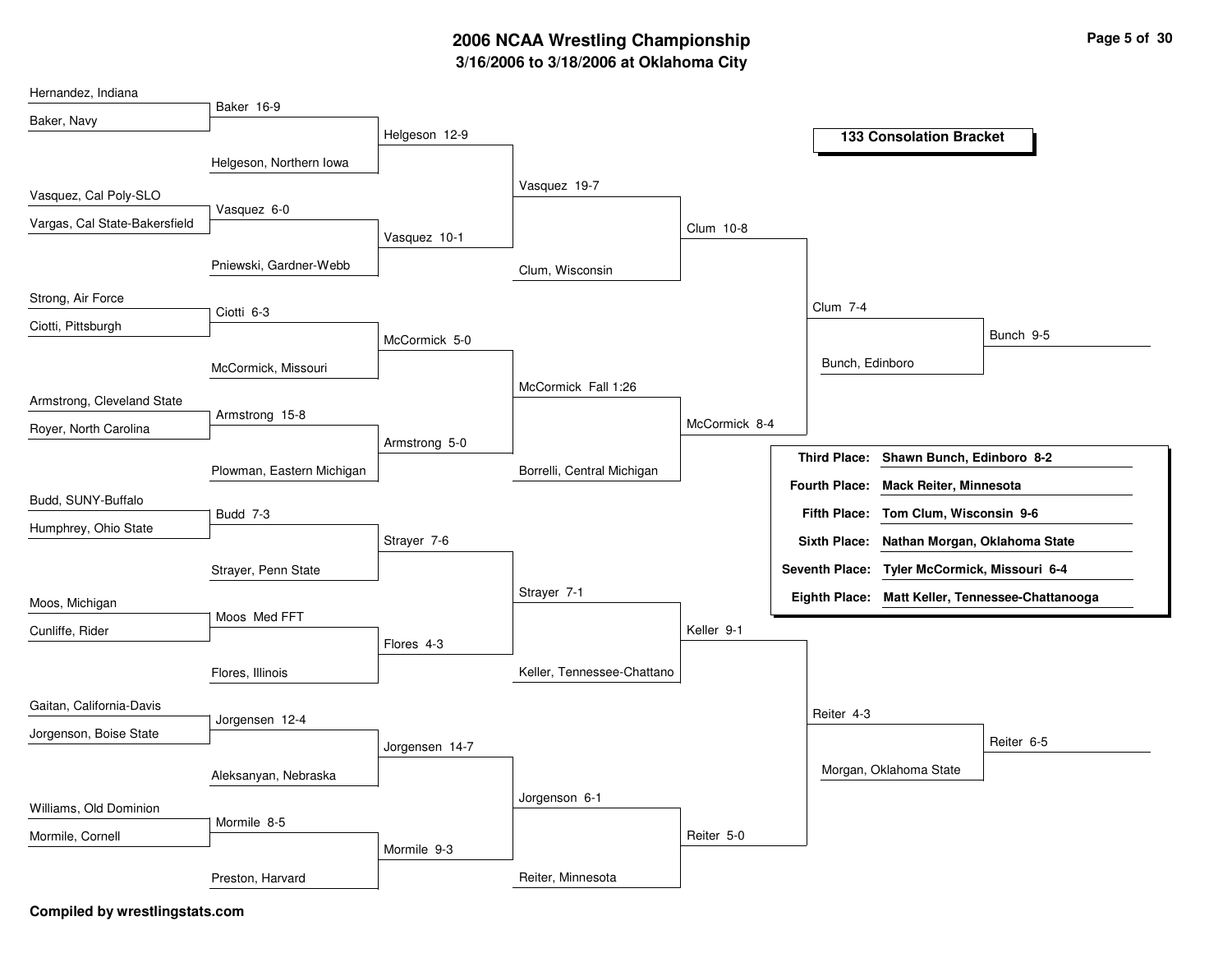#### **Championship Pigtail Bouts for 133**

Budd 8-4 Mark Budd - SUNY-Buffalo Bobby Pfennings - Oregon State Morgan 6-3 Nathan Morgan - Oklahoma State Mike Mormile - Cornell **Consolation Pigtail Bouts for 133** Royer 8-4 Jared Royer - North Carolina Bobby Pfennings - Oregon State

Mormile 12-9

Mike Mormile - Cornell

Jesse Sundell - Iowa State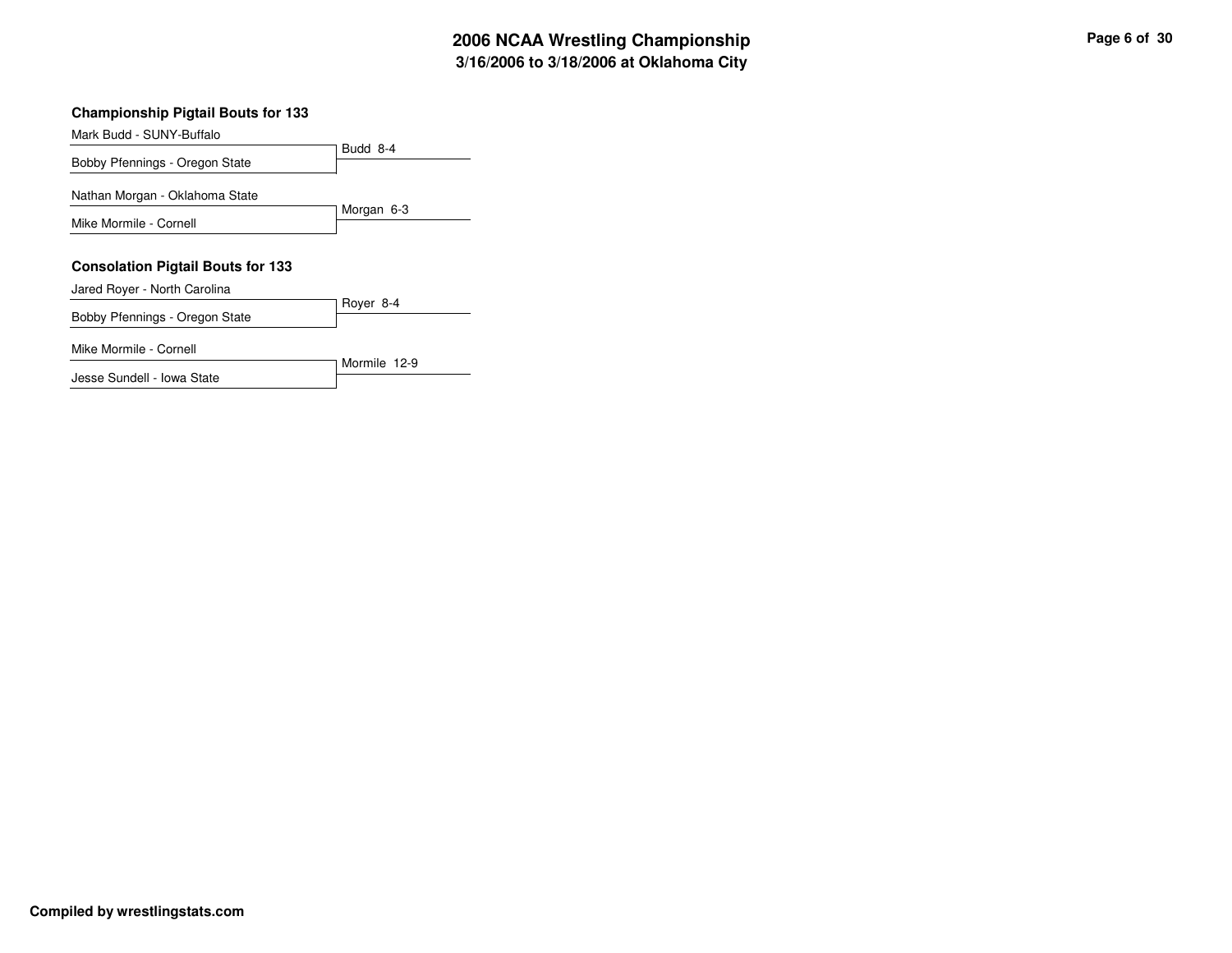# **3/16/2006 to 3/18/2006 at Oklahoma City 2006 NCAA Wrestling Championship Page 7 of 30**

| Nate Gallick, Iowa State [1]           |                         |                         |                          |                  |
|----------------------------------------|-------------------------|-------------------------|--------------------------|------------------|
| David Hoffman, Virginia Tech           | Nate Gallick 8-1        | Nate Gallick 9-1        |                          |                  |
| Mike Hurley, Cleveland State           | Dave Roberts 8-4        |                         |                          | 141 Weight Class |
| Dave Roberts, Cal Poly-SLO             |                         |                         |                          |                  |
| Brandon Rader, West Virginia [9]       |                         |                         | Nate Gallick 3-0         |                  |
| Cesar Grajales, Pennsylvania           | Brandon Rader Fall 5:24 |                         |                          |                  |
| Brandon Carter, Central Michigan       |                         | Brandon Rader Fall 2:17 |                          |                  |
| Derek Moore, California-Davis [8]      | Derek Moore Fall 4:30   |                         |                          |                  |
| Josh Churella, Michigan [5]            |                         |                         |                          | Nate Gallick 4-2 |
| Jacob Kriegbaum, Air Force             | Josh Churella 6-0       |                         |                          |                  |
| Chris Davis, Sacred Heart              |                         | Josh Churella 5-1       |                          |                  |
| Sean Markey, Citadel [12]              | Sean Markey Fall 1:10   |                         |                          |                  |
| C.J. Ettelson, Northern Iowa           |                         |                         | Andy Simmons 4-2 OT      |                  |
| Vincent Ramirez, North Carolina        | C.J. Ettelson Fall 4:09 |                         |                          |                  |
| Brad Forbes, Bloomsburg                |                         | Andy Simmons 6-0        |                          |                  |
| Andy Simmons, Michigan State [4]       | Andy Simmons Fall 4:30  |                         |                          |                  |
| Cory Cooperman, Lehigh [3]             |                         |                         |                          | Nate Gallick 3-2 |
| Kevin Artis, North Carolina-Greensboro | Cory Cooperman 3-0      |                         |                          |                  |
| Sal Tirico, Columbia                   |                         | Cory Cooperman 9-1      |                          |                  |
| Cody Becker, Millersville              | Sal Tirico 7-5          |                         |                          |                  |
| Charles Griffin, Hofstra               |                         |                         | Cory Cooperman Fall 6:05 |                  |
| Max Meltzer, Harvard                   | Max Meltzer 8-1         |                         |                          |                  |
| Dominick Moyer, Nebraska               |                         | Ryan Lang 8-7           |                          |                  |
|                                        | Ryan Lang Fall 3:57     |                         |                          |                  |
| Ryan Lang, Northwestern [6]            |                         |                         |                          | Teyon Ware 2-1   |
| Alex Tsirtsis, Iowa [7]                | Alex Tsirtsis 6-0       |                         |                          |                  |
| Charlie Pienaar, Slippery Rock         |                         | Alex Tsirtsis 8-2       |                          |                  |
| Michael Keefe, Tennessee-Chattanooga   | Ronald Tarquinio 13-3   |                         |                          |                  |
| Ronald Tarquinio, Pittsburgh [10]      |                         |                         | Teyon Ware 12-4          |                  |
| Kyle Larson, Oregon State              | Ed Gutnik 4-3           |                         |                          |                  |
| Ed Gutnik, Wisconsin                   |                         | Teyon Ware 6-1          |                          |                  |
| Manny Rivera, Minnesota                | Teyon Ware 4-3          |                         |                          |                  |
| Teyon Ware, Oklahoma [2]               |                         |                         |                          |                  |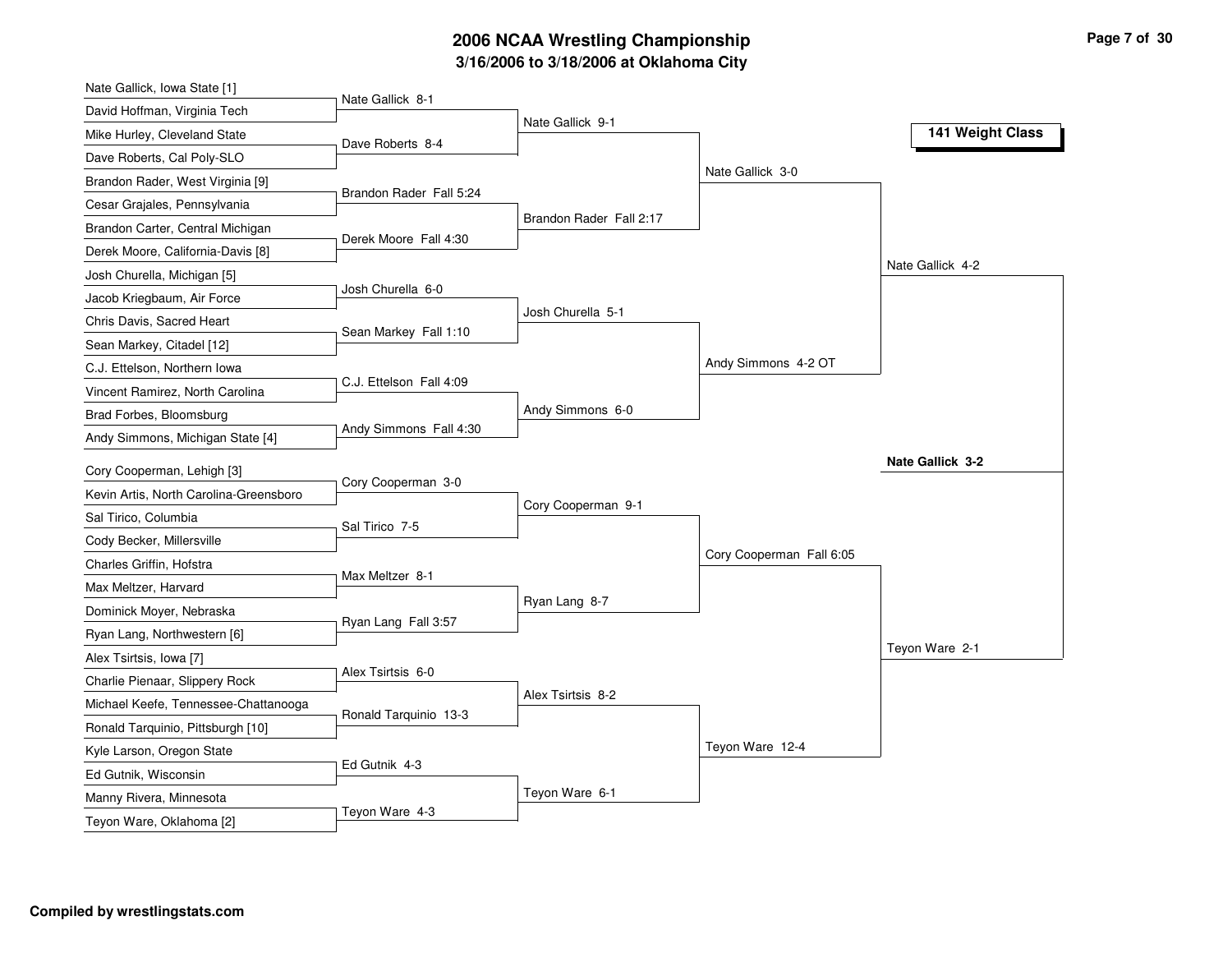# **3/16/2006 to 3/18/2006 at Oklahoma City 2006 NCAA Wrestling Championship Page 8 of 30**

| Rivera, Minnesota               |                         |                     |                      |              |                                                          |
|---------------------------------|-------------------------|---------------------|----------------------|--------------|----------------------------------------------------------|
| Larson, Oregon State            | Rivera 7-4              | Markey 9-2          |                      |              |                                                          |
|                                 |                         |                     |                      |              | <b>141 Consolation Bracket</b>                           |
|                                 | Markey, Citadel         |                     |                      |              |                                                          |
| Pero, Illinois                  |                         |                     | Ettelson Fall 1:27   |              |                                                          |
| Pienaar, Slippery Rock          | Pienaar Med FFT         |                     |                      | Lang $7-2$   |                                                          |
|                                 |                         | Ettelson Fall 2:14  |                      |              |                                                          |
|                                 | Ettelson, Northern Iowa |                     | Lang, Northwestern   |              |                                                          |
| Moyer, Nebraska                 |                         |                     |                      |              | Lang 7-1                                                 |
| Griffin, Hofstra                | Griffin Fall 1:47       |                     |                      |              | Lang $3-0$                                               |
|                                 |                         | Roberts 15-3        |                      |              |                                                          |
|                                 | Roberts, Cal Poly-SLO   |                     | Artis 10-3           |              | Simmons, Michigan State                                  |
| Becker, Millersville            |                         |                     |                      |              |                                                          |
| Artis, North Carolina-Greensbor | Artis 11-0              |                     |                      | Tsirtsis 8-2 |                                                          |
|                                 |                         | Artis Med FFT       |                      |              | <b>Third Place:</b><br>Cory Cooperman, Lehigh 9-0        |
|                                 | Moore, California-Davis |                     | Tsirtsis, lowa       |              | <b>Fourth Place:</b><br>Ryan Lang, Northwestern          |
| Forbes, Bloomsburg              |                         |                     |                      |              |                                                          |
| Ramirez, North Carolina         | Forbes 11-10            |                     |                      |              | <b>Fifth Place:</b><br>Andy Simmons, Michigan State 11-2 |
|                                 |                         | Tarquinio Fall 4:12 |                      |              | Sixth Place: Brandon Rader, West Virginia                |
|                                 | Tarquinio, Pittsburgh   |                     |                      |              | Seventh Place: Alex Tsirtsis, Iowa 4-2 OT                |
| Wooton, Northern Illinois       |                         |                     | Tarquinio 7-2        |              | Eighth Place: David Hoffman, Virginia Tech               |
| Kriegbaum, Air Force            | Wooton 17-9             |                     |                      | Rader 5-3 OT |                                                          |
|                                 |                         | Wooton 3-2          |                      |              |                                                          |
|                                 | Gutnik, Wisconsin       |                     | Rader, West Virginia |              |                                                          |
| Carter, Central Michigan        |                         |                     |                      |              | Rader 11-7                                               |
| Driscoll, Penn State            | Driscoll Fall 3:54      |                     |                      |              |                                                          |
|                                 |                         | Driscoll Fall 0:41  |                      |              | Cooperman 12-4                                           |
|                                 | Tirico, Columbia        |                     |                      |              | Cooperman, Lehigh                                        |
| Hurley, Cleveland State         |                         |                     | Hoffman 13-2         |              |                                                          |
| Hoffman, Virginia Tech          | Hoffman 11-4            |                     |                      | Hoffman 7-6  |                                                          |
|                                 |                         | Hoffman Fall 6:59   |                      |              |                                                          |
|                                 | Meltzer, Harvard        |                     | Churella, Michigan   |              |                                                          |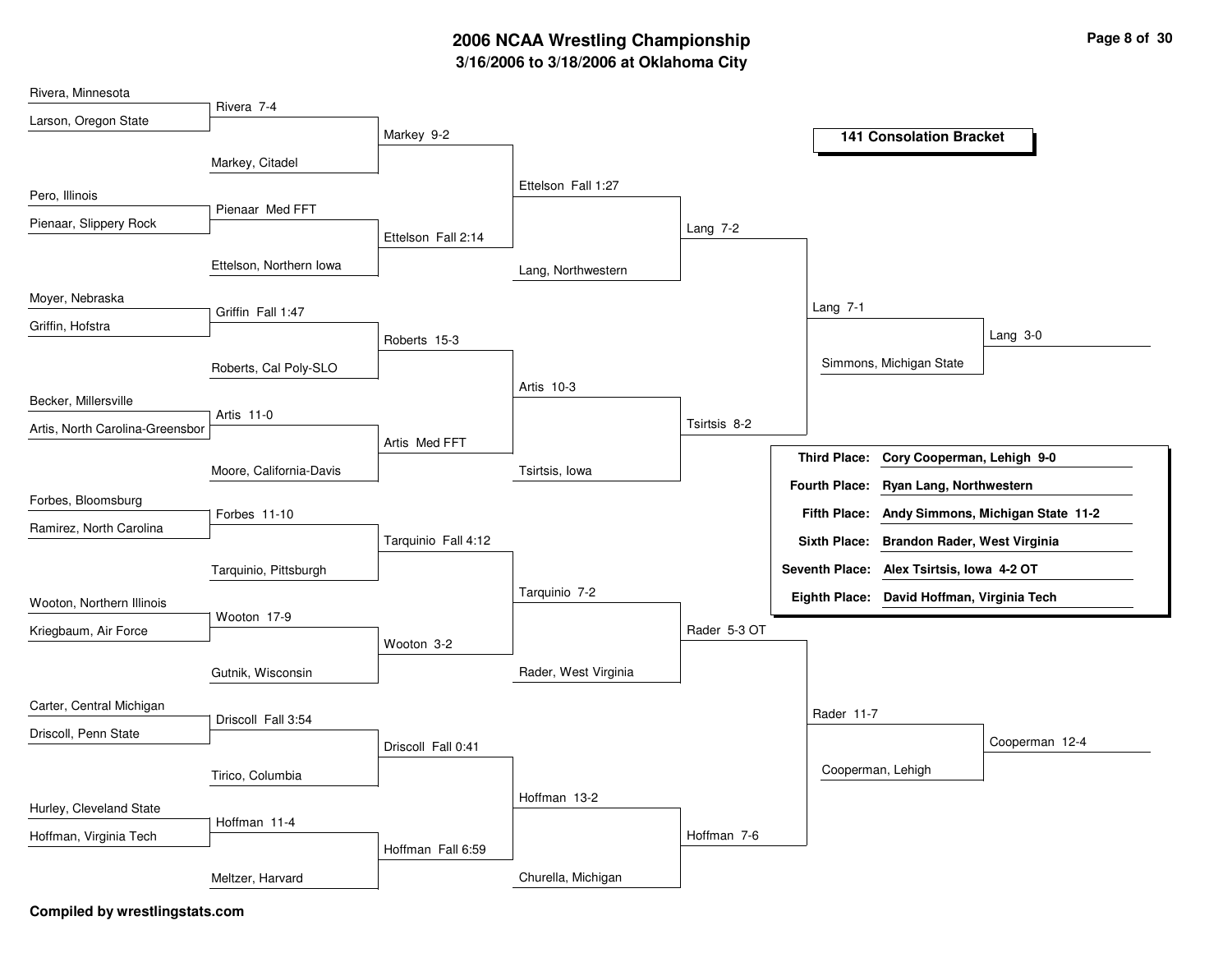#### **Championship Pigtail Bouts for 141**

| Cesar Grajales - Pennsylvania                                            |               |
|--------------------------------------------------------------------------|---------------|
| Casio Pero - Illinois                                                    | Grajales 6-3  |
| Charles Griffin - Hofstra                                                | Griffin 16-5  |
| Josh Wooton - Northern Illinois                                          |               |
| Josh Churella - Michigan                                                 | Churella 6-1  |
| Steve Adamcsik - Rutgers                                                 |               |
| Michael Keefe - Tennessee-Chattanooga                                    | Keefe 5-3     |
| Dewitt Driscoll - Penn State                                             |               |
| <b>Consolation Pigtail Bouts for 141</b><br>Dewitt Driscoll - Penn State |               |
| Cesar Grajales - Pennsylvania                                            | Driscoll 13-4 |
| Dominick Moyer - Nebraska<br>Steve Adamcsik - Rutgers                    | Moyer 4-2     |
| Casio Pero - Illinois                                                    |               |
| Michael Keefe - Tennessee-Chattanooga                                    | Pero 9-6      |
| Josh Wooton - Northern Illinois                                          | Wooton 22-9   |
| Chris Davis - Sacred Heart                                               |               |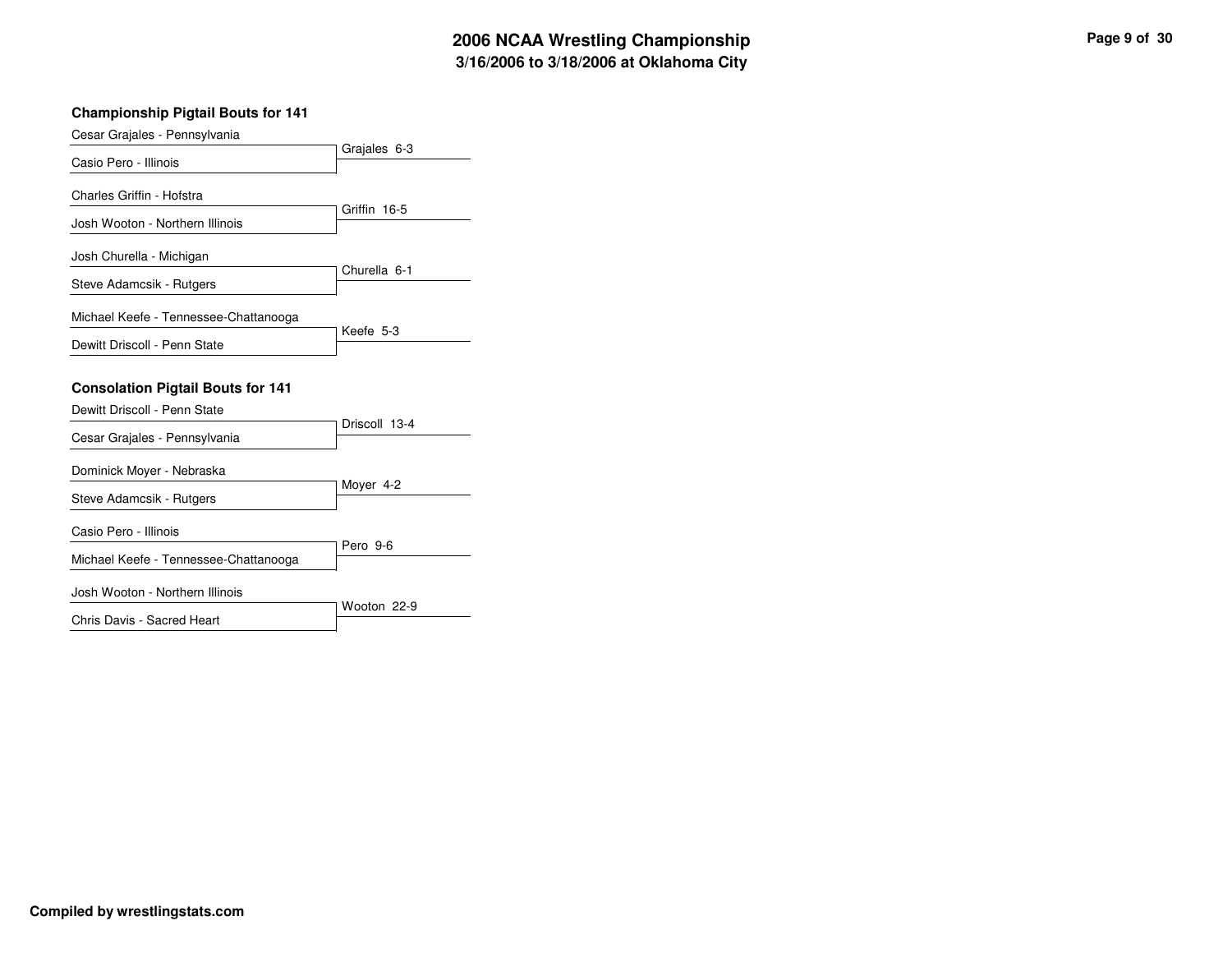# **3/16/2006 to 3/18/2006 at Oklahoma City 2006 NCAA Wrestling Championship Page 10 of 30**

| Dustin Schlatter 8-0<br>Anthony Baza, Cal State-Bakersfield<br>Dustin Schlatter 14-1<br>Jeff Ecklof, Pittsburgh<br>Ryan Osgood DFT<br>Ryan Osgood, Northern Iowa<br>Dustin Schlatter 8-0<br>Tyler Turner, Wisconsin [9]<br>Tyler Turner 6-3<br>Mike Kessler, Rider<br>Eric Tannenbaum 5-1<br>Carter Downing, Wyoming<br>Eric Tannenbaum 6-0<br>Eric Tannenbaum, Michigan [8]<br>Dustin Schlatter 5-1<br>Mark DiSalvo, Central Michigan [5]<br>Mark DiSalvo 10-5<br>Aaron Martin, Tennessee-Chattanooga<br>Mark DiSalvo 4-2<br>Jeff Owens, Cal Poly-SLO<br>Matt Dragon TF 15-0, 3:16<br>Matt Dragon, Pennsylvania [12]<br>Matt Storniolo 4-3<br>David Jauregui, West Virginia<br>Robert Sanders 6-3<br>Robert Sanders, Nebraska |                  |                     | Dustin Schlatter, Minnesota [1] |
|--------------------------------------------------------------------------------------------------------------------------------------------------------------------------------------------------------------------------------------------------------------------------------------------------------------------------------------------------------------------------------------------------------------------------------------------------------------------------------------------------------------------------------------------------------------------------------------------------------------------------------------------------------------------------------------------------------------------------------|------------------|---------------------|---------------------------------|
|                                                                                                                                                                                                                                                                                                                                                                                                                                                                                                                                                                                                                                                                                                                                |                  |                     |                                 |
|                                                                                                                                                                                                                                                                                                                                                                                                                                                                                                                                                                                                                                                                                                                                | 149 Weight Class |                     |                                 |
|                                                                                                                                                                                                                                                                                                                                                                                                                                                                                                                                                                                                                                                                                                                                |                  |                     |                                 |
|                                                                                                                                                                                                                                                                                                                                                                                                                                                                                                                                                                                                                                                                                                                                |                  |                     |                                 |
|                                                                                                                                                                                                                                                                                                                                                                                                                                                                                                                                                                                                                                                                                                                                |                  |                     |                                 |
|                                                                                                                                                                                                                                                                                                                                                                                                                                                                                                                                                                                                                                                                                                                                |                  |                     |                                 |
|                                                                                                                                                                                                                                                                                                                                                                                                                                                                                                                                                                                                                                                                                                                                |                  |                     |                                 |
|                                                                                                                                                                                                                                                                                                                                                                                                                                                                                                                                                                                                                                                                                                                                |                  |                     |                                 |
|                                                                                                                                                                                                                                                                                                                                                                                                                                                                                                                                                                                                                                                                                                                                |                  |                     |                                 |
|                                                                                                                                                                                                                                                                                                                                                                                                                                                                                                                                                                                                                                                                                                                                |                  |                     |                                 |
|                                                                                                                                                                                                                                                                                                                                                                                                                                                                                                                                                                                                                                                                                                                                |                  |                     |                                 |
|                                                                                                                                                                                                                                                                                                                                                                                                                                                                                                                                                                                                                                                                                                                                |                  |                     |                                 |
|                                                                                                                                                                                                                                                                                                                                                                                                                                                                                                                                                                                                                                                                                                                                |                  |                     |                                 |
|                                                                                                                                                                                                                                                                                                                                                                                                                                                                                                                                                                                                                                                                                                                                |                  | Matt Storniolo 10-2 | James Woodall, Penn State       |
| Matt Storniolo 9-2<br>Matt Storniolo, Oklahoma [4]                                                                                                                                                                                                                                                                                                                                                                                                                                                                                                                                                                                                                                                                             |                  |                     |                                 |
| <b>Dustin Schlatter 4-0</b><br>Zack Esposito, Oklahoma State [3]                                                                                                                                                                                                                                                                                                                                                                                                                                                                                                                                                                                                                                                               |                  |                     |                                 |
| Zack Esposito Fall 0:31<br>Darren McKnight, Michigan State                                                                                                                                                                                                                                                                                                                                                                                                                                                                                                                                                                                                                                                                     |                  |                     |                                 |
| Zack Esposito Fall 4:25<br>Jason Bake, Kent State                                                                                                                                                                                                                                                                                                                                                                                                                                                                                                                                                                                                                                                                              |                  |                     |                                 |
| Morgan Atkinson Fall 6:46<br>Morgan Atkinson, Cal State-Fullerton                                                                                                                                                                                                                                                                                                                                                                                                                                                                                                                                                                                                                                                              |                  |                     |                                 |
| Zack Esposito Fall 3:57<br>Troy Tirapelle, Illinois [11]                                                                                                                                                                                                                                                                                                                                                                                                                                                                                                                                                                                                                                                                       |                  |                     |                                 |
| Tyler Sherfey TF 20-4, 4:37<br>Tyler Sherfey, Boise State                                                                                                                                                                                                                                                                                                                                                                                                                                                                                                                                                                                                                                                                      |                  |                     |                                 |
| Jon Masa 7-0<br>Patrick Simpson, Army                                                                                                                                                                                                                                                                                                                                                                                                                                                                                                                                                                                                                                                                                          |                  |                     |                                 |
| Jon Masa 7-5<br>Jon Masa, Hofstra [6]                                                                                                                                                                                                                                                                                                                                                                                                                                                                                                                                                                                                                                                                                          |                  |                     |                                 |
| Ty Eustice 7-4<br>Gregor Gillespie, Edinboro [7]                                                                                                                                                                                                                                                                                                                                                                                                                                                                                                                                                                                                                                                                               |                  |                     |                                 |
| Gregor Gillespie Fall 4:13<br>Trevor Chinn, Lehigh                                                                                                                                                                                                                                                                                                                                                                                                                                                                                                                                                                                                                                                                             |                  |                     |                                 |
| Gregor Gillespie Fall 1:37<br>Keith Dickey, Cornell                                                                                                                                                                                                                                                                                                                                                                                                                                                                                                                                                                                                                                                                            |                  |                     |                                 |
| Keith Dickey 5-0<br>Josh Medina, Lock Haven                                                                                                                                                                                                                                                                                                                                                                                                                                                                                                                                                                                                                                                                                    |                  |                     |                                 |
| Ty Eustice 5-3                                                                                                                                                                                                                                                                                                                                                                                                                                                                                                                                                                                                                                                                                                                 |                  |                     |                                 |
| John Cox, Navy<br>John Cox 9-4                                                                                                                                                                                                                                                                                                                                                                                                                                                                                                                                                                                                                                                                                                 |                  |                     |                                 |
| Ryan Hurley, Cleveland State<br>Ty Eustice 9-4                                                                                                                                                                                                                                                                                                                                                                                                                                                                                                                                                                                                                                                                                 |                  |                     |                                 |
| Andrew Schlaffer, Maryland<br>Ty Eustice 5-3<br>Ty Eustice, Iowa [2]                                                                                                                                                                                                                                                                                                                                                                                                                                                                                                                                                                                                                                                           |                  |                     |                                 |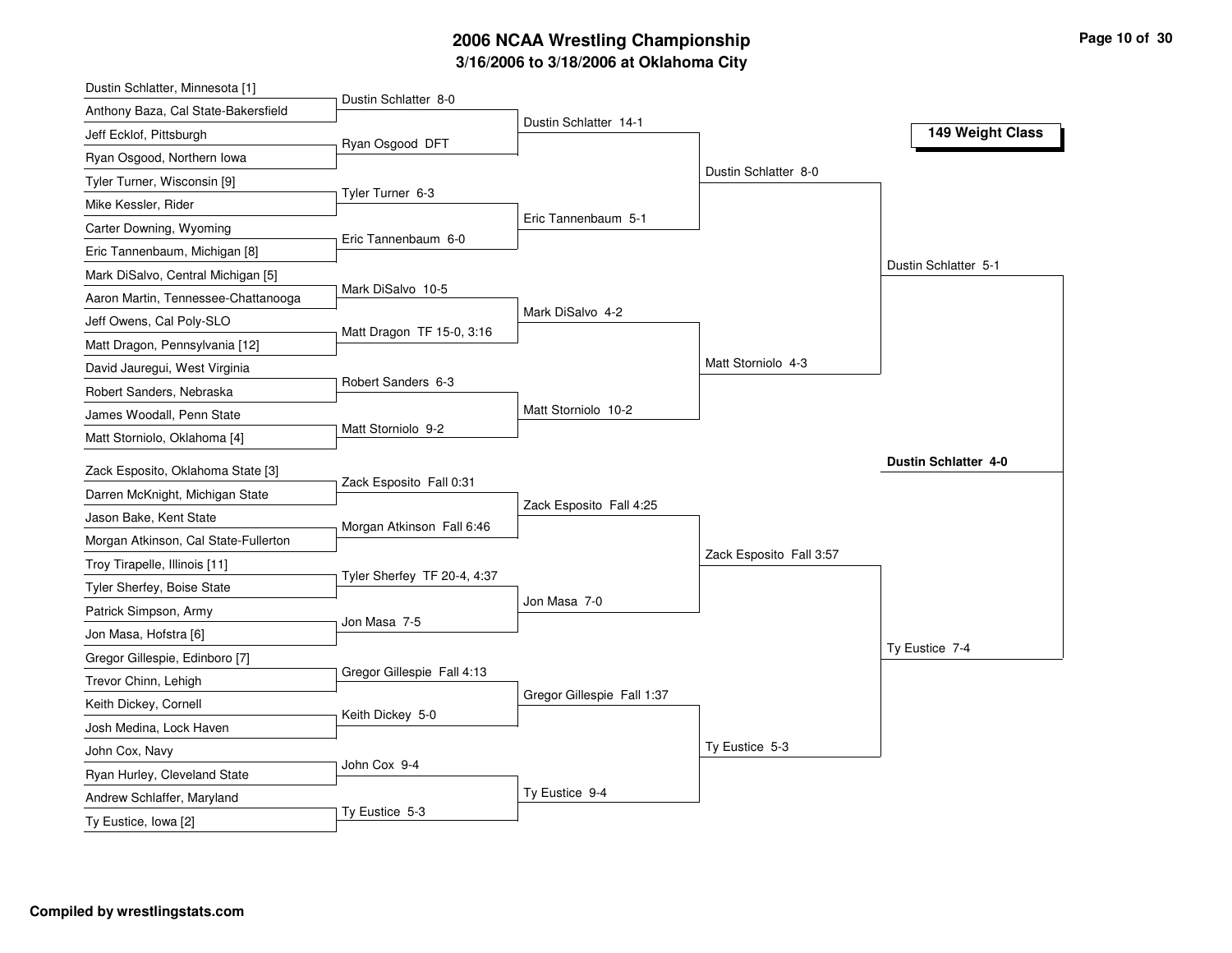## **3/16/2006 to 3/18/2006 at Oklahoma City 2006 NCAA Wrestling Championship Page 11 of 30**

| Schlaffer, Maryland          |                               |                    |                           |                    |                       |                                              |                                                |
|------------------------------|-------------------------------|--------------------|---------------------------|--------------------|-----------------------|----------------------------------------------|------------------------------------------------|
| Hurley, Cleveland State      | Schlaffer 10-3                |                    |                           |                    |                       |                                              |                                                |
|                              |                               | Dragon 14-4        |                           |                    |                       | <b>149 Consolation Bracket</b>               |                                                |
|                              | Dragon, Pennsylvania          |                    |                           |                    |                       |                                              |                                                |
| Medina, Lock Haven           |                               |                    | Dragon 5-3                |                    |                       |                                              |                                                |
| Chinn, Lehigh                | Chinn 5-4                     |                    |                           |                    |                       |                                              |                                                |
|                              |                               | Chinn 5-2          |                           | Masa TF 17-2, 5:14 |                       |                                              |                                                |
|                              | Sanders, Nebraska             |                    | Masa, Hofstra             |                    |                       |                                              |                                                |
| Simpson, Army                |                               |                    |                           |                    | Masa 11-4             |                                              |                                                |
| Tirapelle, Illinois          | Simpson 13-4                  |                    |                           |                    |                       |                                              | Storniolo Fall 6:21                            |
|                              |                               | Simpson 7-1        |                           |                    |                       |                                              |                                                |
|                              | Osgood, Northern Iowa         |                    |                           |                    |                       | Storniolo, Oklahoma                          |                                                |
| Bake, Kent State             |                               |                    | Simpson 7-1               |                    |                       |                                              |                                                |
| McKnight, Michigan State     | McKnight 8-6                  |                    |                           | Gillespie 8-1      |                       |                                              |                                                |
|                              |                               | Turner 3-2         |                           |                    |                       |                                              | Third Place: Zack Esposito, Oklahoma State 6-4 |
|                              | Turner, Wisconsin             |                    | Gillespie, Edinboro       |                    |                       |                                              |                                                |
| Woodall, Penn State          |                               |                    |                           |                    | Fourth Place:         | Matt Storniolo, Oklahoma                     |                                                |
| Jauregui, West Virginia      | Jauregui 12-5                 |                    |                           |                    | <b>Fifth Place:</b>   | Jon Masa, Hofstra 9-0                        |                                                |
|                              |                               | Dickey 7-2         |                           |                    |                       | Sixth Place: Eric Tannenbaum, Michigan       |                                                |
|                              | Dickey, Cornell               |                    |                           |                    | <b>Seventh Place:</b> |                                              | Gregor Gillespie, Edinboro Fall 6:22           |
| Owens, Cal Poly-SLO          |                               |                    | Cox 5-1                   |                    |                       | Eighth Place: Mark DiSalvo, Central Michigan |                                                |
|                              | Martin 6-2                    |                    |                           |                    |                       |                                              |                                                |
| Martin, Tennessee-Chattanoog |                               | Cox Fall 1:16      |                           | Tannenbaum 13-11   |                       |                                              |                                                |
|                              | Cox, Navy                     |                    | Tannenbaum, Michigan      |                    |                       |                                              |                                                |
| Downing, Wyoming             |                               |                    |                           |                    | Tannenbaum 3-2        |                                              |                                                |
| Elliott, Gardner-Webb        | Downing 19-9                  |                    |                           |                    |                       |                                              |                                                |
|                              |                               | Atkinson Fall 2:59 |                           |                    |                       |                                              | Esposito 9-1                                   |
|                              | Atkinson, Cal State-Fullerton |                    |                           |                    |                       | Esposito, Oklahoma State                     |                                                |
| Ecklof, Pittsburgh           |                               |                    | Sherfey 4-2               |                    |                       |                                              |                                                |
| Baza, Cal State-Bakersfield  | Baza Med FFT                  |                    |                           | DiSalvo 3-2        |                       |                                              |                                                |
|                              |                               | Sherfey 3-2        |                           |                    |                       |                                              |                                                |
|                              | Sherfey, Boise State          |                    | DiSalvo, Central Michigan |                    |                       |                                              |                                                |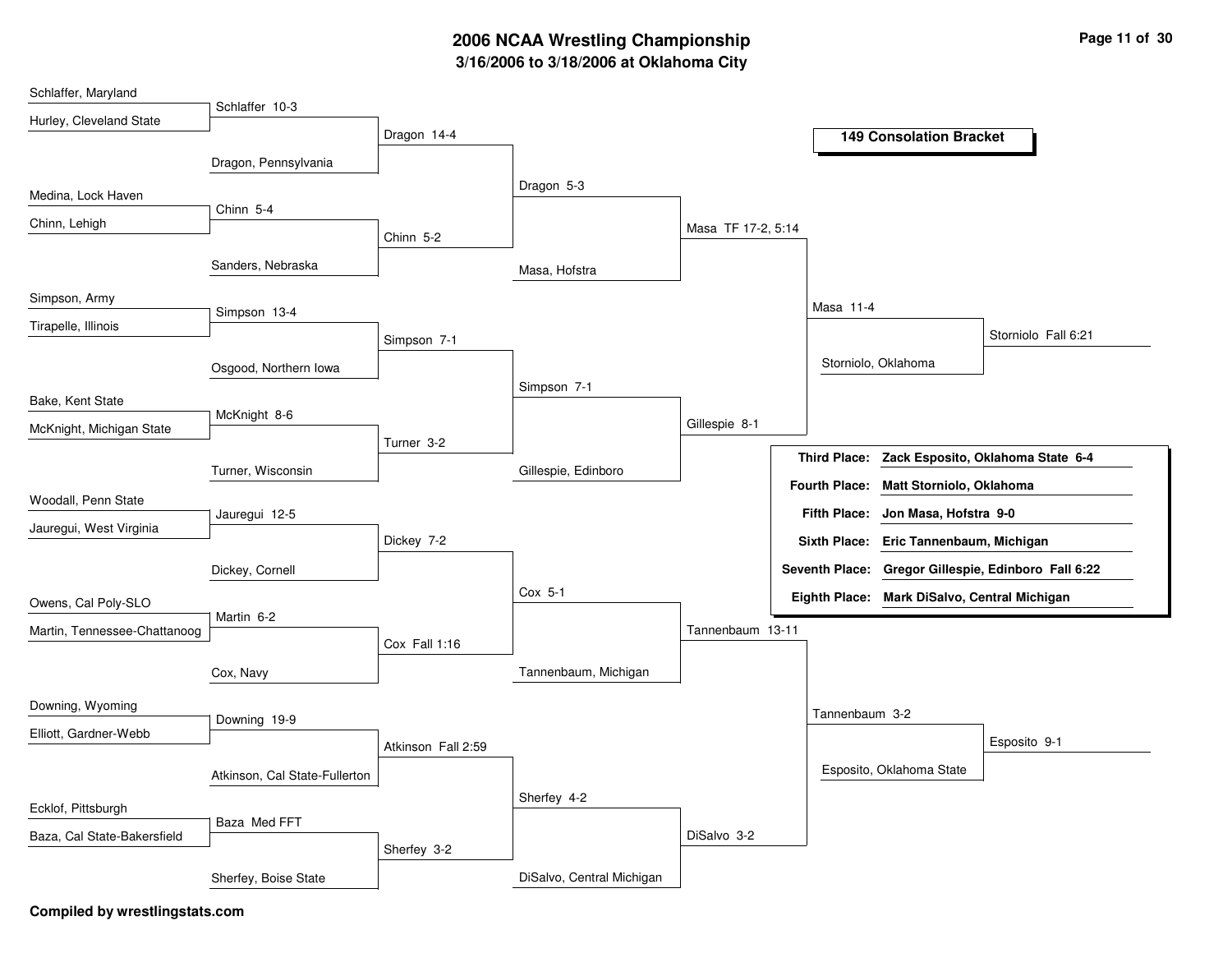#### **Championship Pigtail Bouts for 149**

| Patrick Simpson - Army                   |                   |
|------------------------------------------|-------------------|
| Joe Caramanica - North Carolina State    | Simpson Fall 0:19 |
| Carter Downing - Wyoming                 |                   |
| Chris Renninger - Drexel                 | Downing 8-0       |
| Josh Medina - Lock Haven                 |                   |
| Daniel Elliott - Gardner-Webb            | Medina 6-3        |
| <b>Consolation Pigtail Bouts for 149</b> |                   |
| Trevor Chinn - Lehigh                    |                   |
| Chris Renninger - Drexel                 | Chinn 8-0         |
| Aaron Martin - Tennessee-Chattanooga     |                   |
| Joe Caramanica - North Carolina State    | Martin 3-1        |
| Daniel Elliott - Gardner-Webb            |                   |
|                                          | Elliott 11-9 OT   |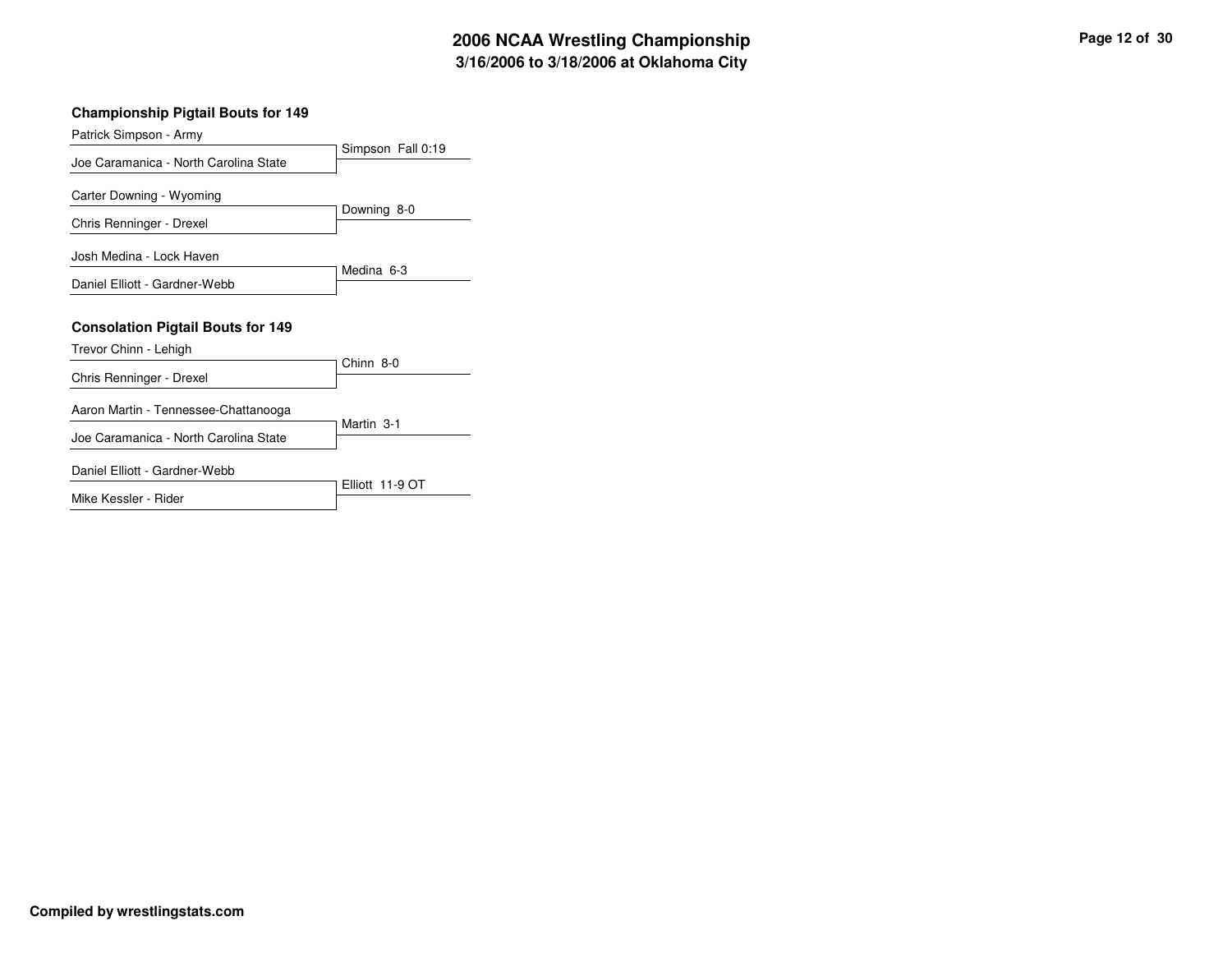# **3/16/2006 to 3/18/2006 at Oklahoma City 2006 NCAA Wrestling Championship Page 13 of 30**

| Trent Paulson, Iowa State [1]     |                          |                      |                     |                            |
|-----------------------------------|--------------------------|----------------------|---------------------|----------------------------|
| Danny Clum, Wyoming               | Trent Paulson 12-3       |                      |                     |                            |
| Aric Fuhrman, Bloomsburg          | Nate Galloway Fall 0:26  | Trent Paulson 2-0    |                     | 157 Weight Class           |
| Nate Galloway, Penn State         |                          |                      |                     |                            |
| Joe Johnston, Iowa [9]            |                          |                      | Joe Johnston 6-3    |                            |
| Kurt Gross, Kent State            | Joe Johnston 9-6         |                      |                     |                            |
| Kody Hamrah, North Carolina State |                          | Joe Johnston 5-2     |                     |                            |
| Craig Henning, Wisconsin [8]      | Craig Henning 12-4       |                      |                     |                            |
| Ben Cherrington, Boise State [5]  |                          |                      |                     | Ben Cherrington 8-3        |
| Kevin Ward, Oklahoma State        | Ben Cherrington 7-0      |                      |                     |                            |
| Will Rowe, Oklahoma               |                          | Ben Cherrington 7-0  |                     |                            |
| Steve Luke, Michigan [12]         | Will Rowe 6-4 OT         |                      |                     |                            |
| Michael Chandler, Missouri        |                          |                      | Ben Cherrington 8-1 |                            |
| Bye                               | Michael Chandler         |                      |                     |                            |
| Michael Savino, Brown             |                          | Michael Chandler 3-2 |                     |                            |
| Matt Lebe, West Virginia [4]      | Matt Lebe 11-2           |                      |                     |                            |
| Alex Tirapelle, Illinois [3]      |                          |                      |                     | <b>Ben Cherrington 7-3</b> |
| Adam Glaser, Gardner-Webb         | Alex Tirapelle Fall 2:01 |                      |                     |                            |
| Bye                               |                          | Alex Tirapelle 8-2   |                     |                            |
| Matt Hill, Edinboro               | Matt Hill                |                      |                     |                            |
| Derek Zinck, Lehigh [11]          |                          |                      | Derek Zinck 3-2 TB  |                            |
| James Strouse, Hofstra            | Derek Zinck 7-4          |                      |                     |                            |
| Ryan Hluschak, Drexel             |                          | Derek Zinck 8-6 OT   |                     |                            |
| Brandon Becker, Indiana [6]       | Brandon Becker 11-0      |                      |                     |                            |
| Dustin Manotti, Cornell [7]       |                          |                      |                     | Brian Stith 5-3            |
| Tony Hook, Oregon State           | Tony Hook 13-5           |                      |                     |                            |
| Jacob Yost, Tennessee-Chattanooga |                          | Brian Stith 2-1 TB   |                     |                            |
| Brian Stith, Arizona State [10]   | Brian Stith 7-1          |                      |                     |                            |
| Chris Bitetto, Northern Iowa      |                          |                      | Brian Stith 8-0     |                            |
| Andrew Flanagan, Harvard          | Andrew Flanagan 9-4      |                      |                     |                            |
|                                   |                          |                      |                     |                            |
| Seth Martin, Lock Haven           |                          | Andrew Flanagan 5-3  |                     |                            |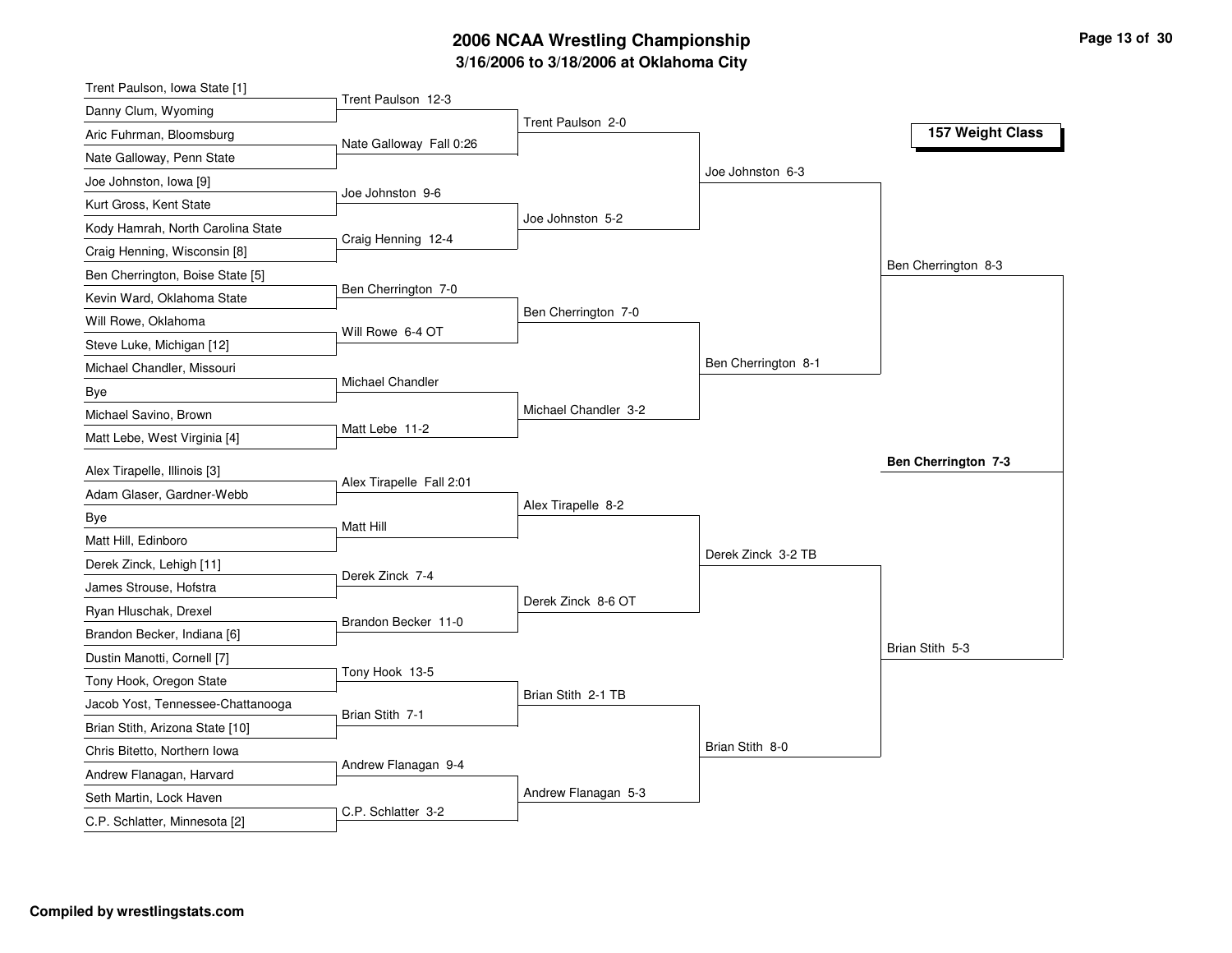# **3/16/2006 to 3/18/2006 at Oklahoma City 2006 NCAA Wrestling Championship Page 14 of 30**

| Martin, Lock Haven           |                      |                    |                     |                   |                     |                                            |             |
|------------------------------|----------------------|--------------------|---------------------|-------------------|---------------------|--------------------------------------------|-------------|
| Bitetto, Northern Iowa       | Bitetto 5-2          |                    |                     |                   |                     |                                            |             |
|                              |                      | Bitetto 6-5        |                     |                   |                     | <b>157 Consolation Bracket</b>             |             |
|                              | Rowe, Oklahoma       |                    |                     |                   |                     |                                            |             |
| Yost, Tennessee-Chattanooga  |                      |                    | Manotti 12-4        |                   |                     |                                            |             |
| Manotti, Cornell             | Manotti 7-3          |                    |                     |                   |                     |                                            |             |
|                              |                      | Manotti 6-3        |                     | Manotti 6-4       |                     |                                            |             |
|                              | Lebe, West Virginia  |                    | Tirapelle, Illinois |                   |                     |                                            |             |
| Hluschak, Drexel             | Strouse 11-5         |                    |                     |                   | Manotti 7-3         |                                            |             |
| Strouse, Hofstra             |                      | Galloway Fall 0:36 |                     |                   |                     |                                            | Manotti 6-0 |
|                              | Galloway, Penn State |                    |                     |                   | Johnston, Iowa      |                                            |             |
|                              |                      |                    | Henning 9-3         |                   |                     |                                            |             |
| Glaser, Gardner-Webb         | Glaser               |                    |                     |                   |                     |                                            |             |
| Bye                          |                      | Henning 7-1        |                     | Henning Fall 4:07 |                     |                                            |             |
|                              |                      |                    |                     |                   | <b>Third Place:</b> | Dustin Manotti, Cornell 8-2                |             |
|                              | Henning, Wisconsin   |                    | Flanagan, Harvard   |                   |                     | Fourth Place: Trent Paulson, Iowa State    |             |
| Savino, Brown                | Savino               |                    |                     |                   | <b>Fifth Place:</b> | Derek Zinck, Lehigh 9-8                    |             |
| Bye                          |                      | Hook 8-7           |                     |                   |                     | Sixth Place: Joe Johnston, Iowa            |             |
|                              | Hook, Oregon State   |                    |                     |                   |                     | Seventh Place: Brandon Becker, Indiana 9-4 |             |
| Luke, Michigan               |                      |                    | Hook 9-3            |                   |                     | Eighth Place: Craig Henning, Wisconsin     |             |
|                              | Ward 3-1             |                    |                     |                   |                     |                                            |             |
| Ward, Oklahoma State         |                      | Schlaffer 3-2      |                     | Paulson 10-6      |                     |                                            |             |
|                              | Schlatter, Minnesota |                    | Paulson, Iowa State |                   |                     |                                            |             |
| Hamrah, North Carolina State | Gross 6-4 OT         |                    |                     |                   | Paulson 6-3         |                                            |             |
| Gross, Kent State            |                      | Hill 17-3          |                     |                   |                     |                                            | Paulson 6-1 |
|                              | Hill, Edinboro       |                    |                     |                   | Zinck, Lehigh       |                                            |             |
|                              |                      |                    | Becker 7-5          |                   |                     |                                            |             |
| Fuhrman, Bloomsburg          | <b>Clum 4-2</b>      |                    |                     |                   |                     |                                            |             |
| Clum, Wyoming                |                      | Becker Fall 4:32   |                     | Becker 10-4       |                     |                                            |             |
|                              |                      |                    |                     |                   |                     |                                            |             |
|                              | Becker, Indiana      |                    | Chandler, Missouri  |                   |                     |                                            |             |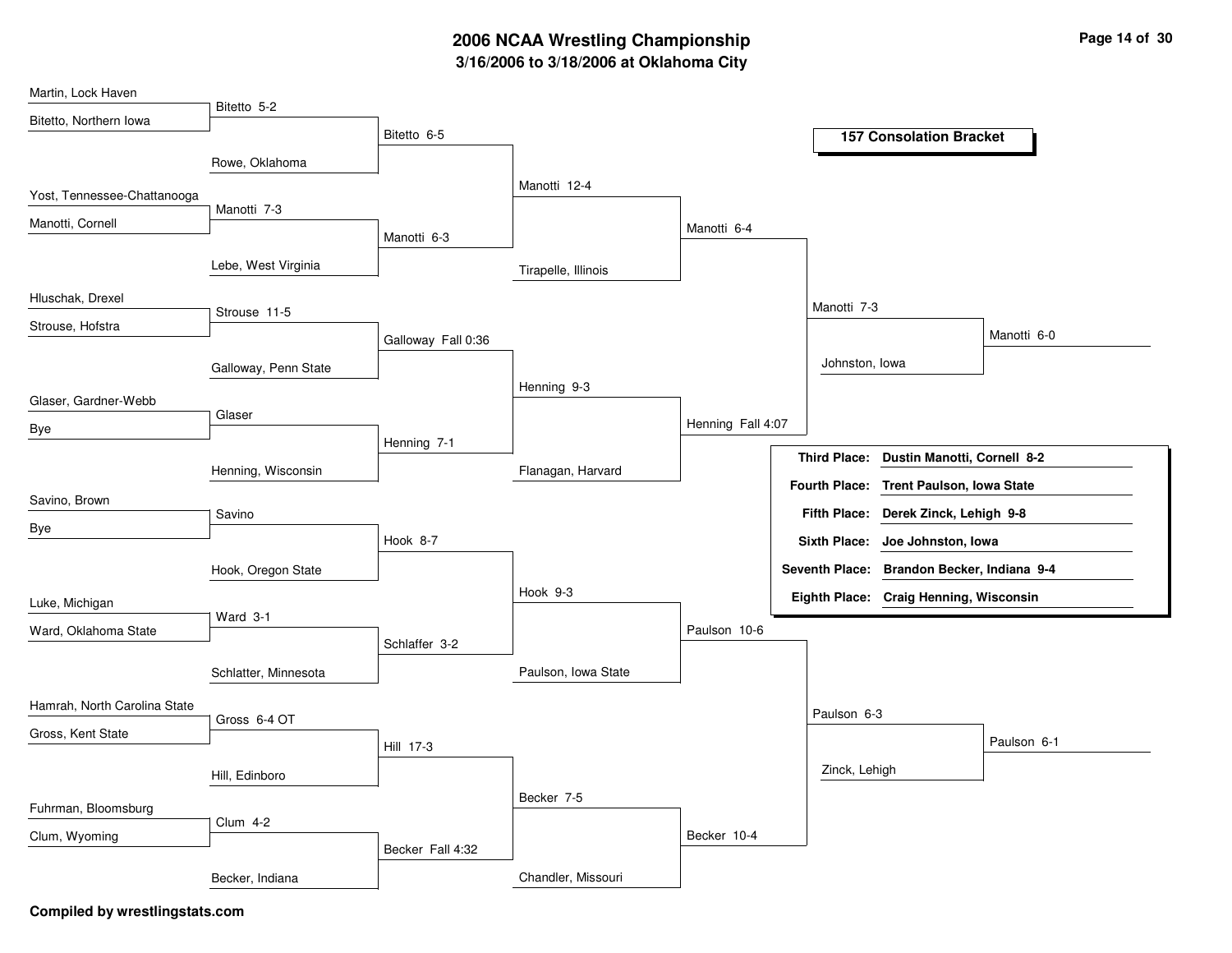**No Pigtails Bouts for 157 Weight Class**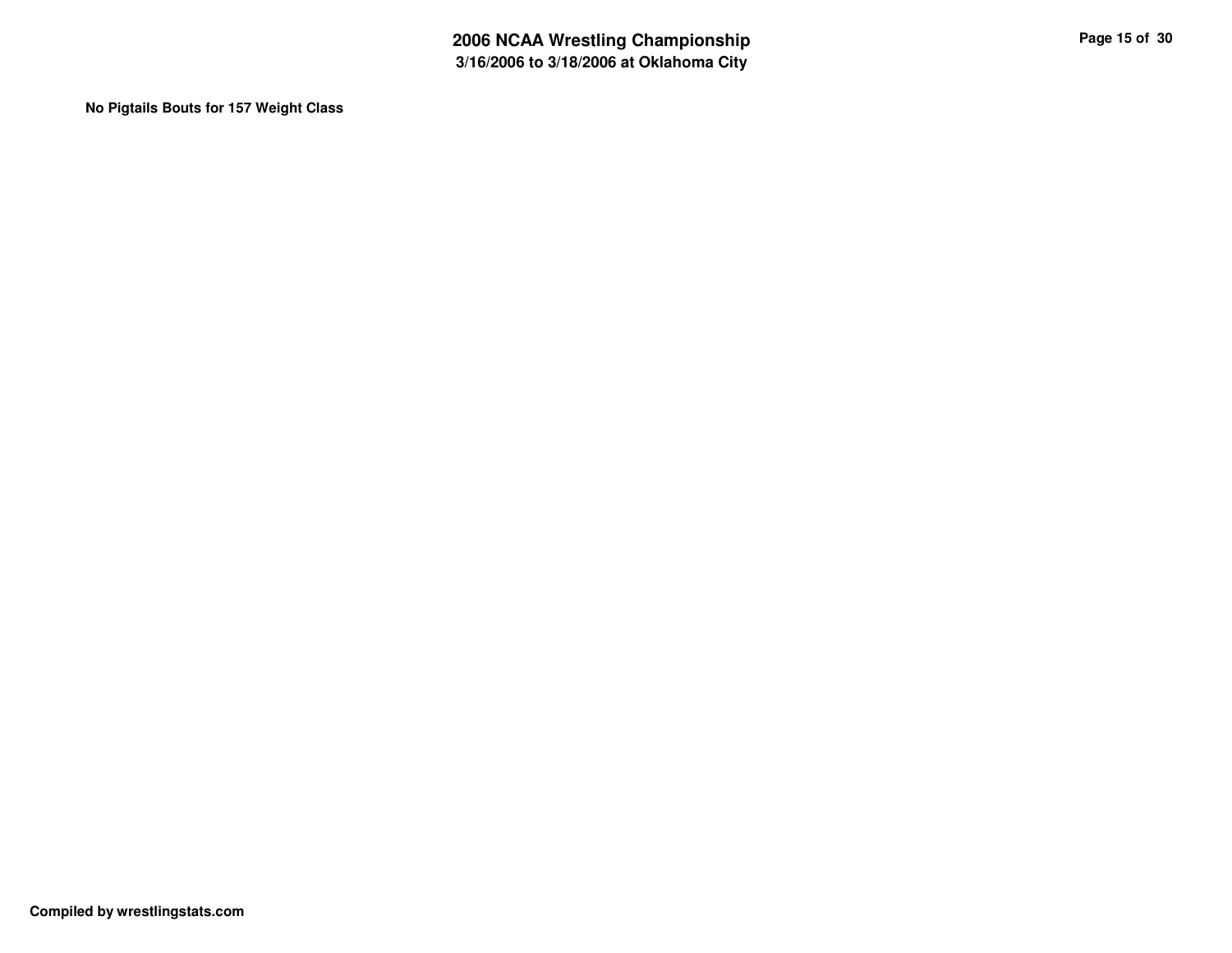## **3/16/2006 to 3/18/2006 at Oklahoma City 2006 NCAA Wrestling Championship Page 16 of 30**

| Ryan Churella, Michigan [1]                                            |                             |                            |                                  |                     |
|------------------------------------------------------------------------|-----------------------------|----------------------------|----------------------------------|---------------------|
| Justin Nestor, Pittsburgh                                              | Ryan Churella Fall 2:02     |                            |                                  |                     |
| Chris Vondruska, Hofstra                                               | Chris Vondruska 9-3         | Ryan Churella 10-0         |                                  | 165 Weight Class    |
| Daniel Bedoy, Purdue                                                   |                             |                            |                                  |                     |
| Michael Poeta, Illinois [9]                                            |                             |                            | Ryan Churella 6-4                |                     |
| <b>Bye</b>                                                             | <b>Michael Poeta</b>        |                            |                                  |                     |
| Jon Anderson, Army                                                     |                             | Travis Paulson 3-1         |                                  |                     |
| Travis Paulson, Iowa State [8]                                         | Travis Paulson 13-9         |                            |                                  |                     |
| Matt Pell, Missouri [5]                                                |                             |                            |                                  | Ryan Churella 4-3   |
| Joey Bracamonte, Oregon                                                | Joey Bracamonte 8-3         |                            |                                  |                     |
| Larry Hall, West Virginia                                              |                             | Joey Bracamonte 5-2        |                                  |                     |
| Marc Harwood, Nebraska [12]                                            | Larry Hall 11-3             |                            |                                  |                     |
| Max Dean, Indiana                                                      |                             |                            | Joey Bracamonte 2-1              |                     |
| John Galloway, Northern Illinois                                       | John Galloway 2-1 TB        |                            |                                  |                     |
| Ray Blake, Stanford                                                    |                             | John Galloway DFT          |                                  |                     |
| Nick Baima, Northern Iowa [4]                                          | Nick Baima 4-2              |                            |                                  |                     |
| Muzaffar Abdurakhmanov, American [3]                                   |                             |                            |                                  | Johny Hendricks 9-8 |
| Tyler Tisdell, George Mason                                            | Muzaffar Abdurakhmanov 12-5 |                            |                                  |                     |
| Bye                                                                    |                             | Muzaffar Abdurakhmanov 8-6 |                                  |                     |
| Eric Luedke, Iowa                                                      | Eric Luedke                 |                            |                                  |                     |
| Steve Anceravage, Cornell [11]                                         |                             |                            | Muzaffar Abdurakhmanov Fall 1:39 |                     |
| Will Durkee, Northwestern                                              | Will Durkee 2-0             |                            |                                  |                     |
| Deonte Penn, Edinboro                                                  |                             | Deonte Penn Fall 0:53      |                                  |                     |
| Matt Nagel, Minnesota [6]                                              | Deonte Penn 8-5             |                            |                                  |                     |
| Troy Letters, Lehigh [7]                                               |                             |                            |                                  | Johny Hendricks 4-3 |
| Jason Cardillo, Slippery Rock                                          | Troy Letters 10-2           |                            |                                  |                     |
| Dan Thompson, Citadel                                                  |                             | Dan Thompson Fall 2:09     |                                  |                     |
|                                                                        |                             |                            |                                  |                     |
|                                                                        | Dan Thompson 10-4           |                            |                                  |                     |
| Patrick Pitsch, Arizona State [10]                                     |                             |                            |                                  |                     |
| Beau Tresemer, Air Force                                               | Garrett Atkinson 10-8       |                            | Johny Hendricks 9-6              |                     |
| Garrett Atkinson, North Carolina<br>Brian Busby, Cal State-Bakersfield |                             | Johny Hendricks Fall 5:52  |                                  |                     |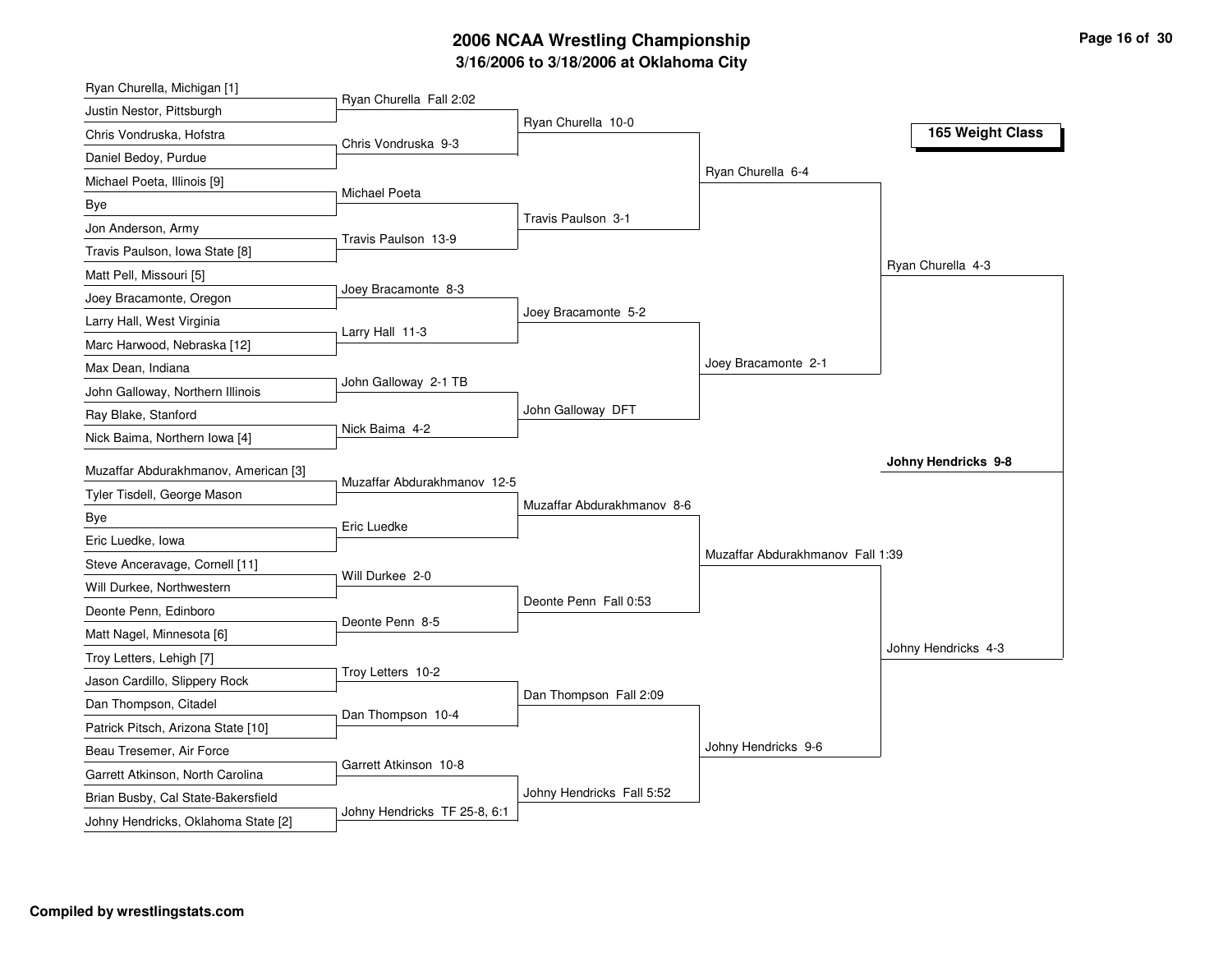# **3/16/2006 to 3/18/2006 at Oklahoma City 2006 NCAA Wrestling Championship Page 17 of 30**

| Busby, Cal State-Bakersfield |                          |                     |                             |              |                       |                                         |                                          |
|------------------------------|--------------------------|---------------------|-----------------------------|--------------|-----------------------|-----------------------------------------|------------------------------------------|
| Tresemer, Air Force          | Busby 18-8               |                     |                             |              |                       |                                         |                                          |
|                              |                          | Hall 7-3            |                             |              |                       | <b>165 Consolation Bracket</b>          |                                          |
|                              | Hall, West Virginia      |                     |                             |              |                       |                                         |                                          |
| Pitsch, Arizona State        |                          |                     | Pitsch 7-2                  |              |                       |                                         |                                          |
| Cardillo, Slippery Rock      | Pitsch 8-7               |                     |                             | Penn 8-5     |                       |                                         |                                          |
|                              |                          | Pitsch DFT          |                             |              |                       |                                         |                                          |
|                              | Baima, Northern Iowa     |                     | Penn, Edinboro              |              |                       |                                         |                                          |
| Nagel, Minnesota             |                          |                     |                             |              | Penn Fall 1:37        |                                         |                                          |
| Anceravage, Cornell          | Nagel 4-3                |                     |                             |              |                       |                                         | Penn 15-10                               |
|                              |                          | Vondruska Fall 6:14 |                             |              |                       |                                         |                                          |
|                              | Vondruska, Hofstra       |                     |                             |              |                       | Bracamonte, Oregon                      |                                          |
| Tisdell, George Mason        |                          |                     | Poeta W 5-2                 |              |                       |                                         |                                          |
| Bye                          | Tisdell                  |                     |                             | Thompson 7-6 |                       |                                         |                                          |
|                              |                          | Poeta 5-3           |                             |              | <b>Third Place:</b>   |                                         | Muzaffar Abdurakhmanov, American Med FFT |
|                              | Poeta, Illinois          |                     | Thompson, Citadel           |              |                       | Fourth Place: Deonte Penn, Edinboro     |                                          |
| Blake, Stanford              |                          |                     |                             |              |                       |                                         |                                          |
| Dean, Indiana                | Dean 6-4                 |                     |                             |              | <b>Fifth Place:</b>   | Joey Bracamonte, Oregon 4-3             |                                          |
|                              |                          | Dean Med FFT        |                             |              |                       | Sixth Place: Travis Paulson, Iowa State |                                          |
|                              | Letters, Lehigh          |                     |                             |              | <b>Seventh Place:</b> | Dan Thompson, Citadel 8-3               |                                          |
| Harwood, Nebraska            |                          |                     | Pell 4-2                    |              |                       | Eighth Place: Eric Luedke, Iowa         |                                          |
| Pell, Missouri               | Pell 10-1                |                     |                             | Paulson 4-2  |                       |                                         |                                          |
|                              |                          | Pell Fall 2:23      |                             |              |                       |                                         |                                          |
|                              | Atkinson, North Carolina |                     | Paulson, Iowa State         |              |                       |                                         |                                          |
| Anderson, Army               |                          |                     |                             |              |                       |                                         |                                          |
| Bye                          | Anderson                 |                     |                             |              | Paulson 8-3           |                                         |                                          |
|                              |                          | Luedke 10-2         |                             |              |                       |                                         | Abdurakhmanov 7-2                        |
|                              | Luedke, Iowa             |                     |                             |              |                       | Abdurakhmanov, American                 |                                          |
| Bedoy, Purdue                |                          |                     | Luedke 4-1                  |              |                       |                                         |                                          |
|                              | Nestor Fall 2:27         |                     |                             |              |                       |                                         |                                          |
| Nestor, Pittsburgh           |                          | Nestor 3-0          |                             | Luedke 3-1   |                       |                                         |                                          |
|                              | Durkee, Northwestern     |                     | Galloway, Northern Illinois |              |                       |                                         |                                          |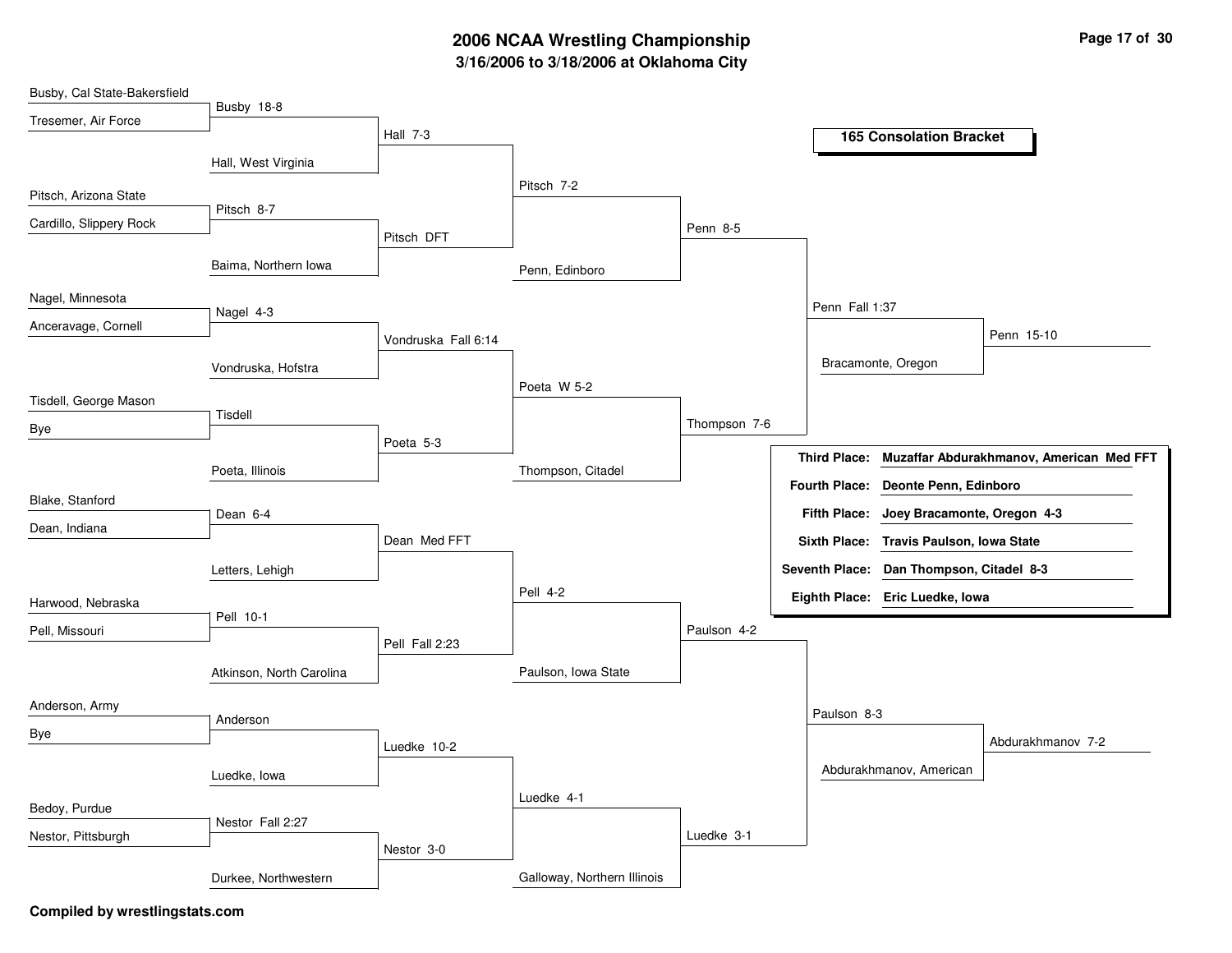**No Pigtails Bouts for 165 Weight Class**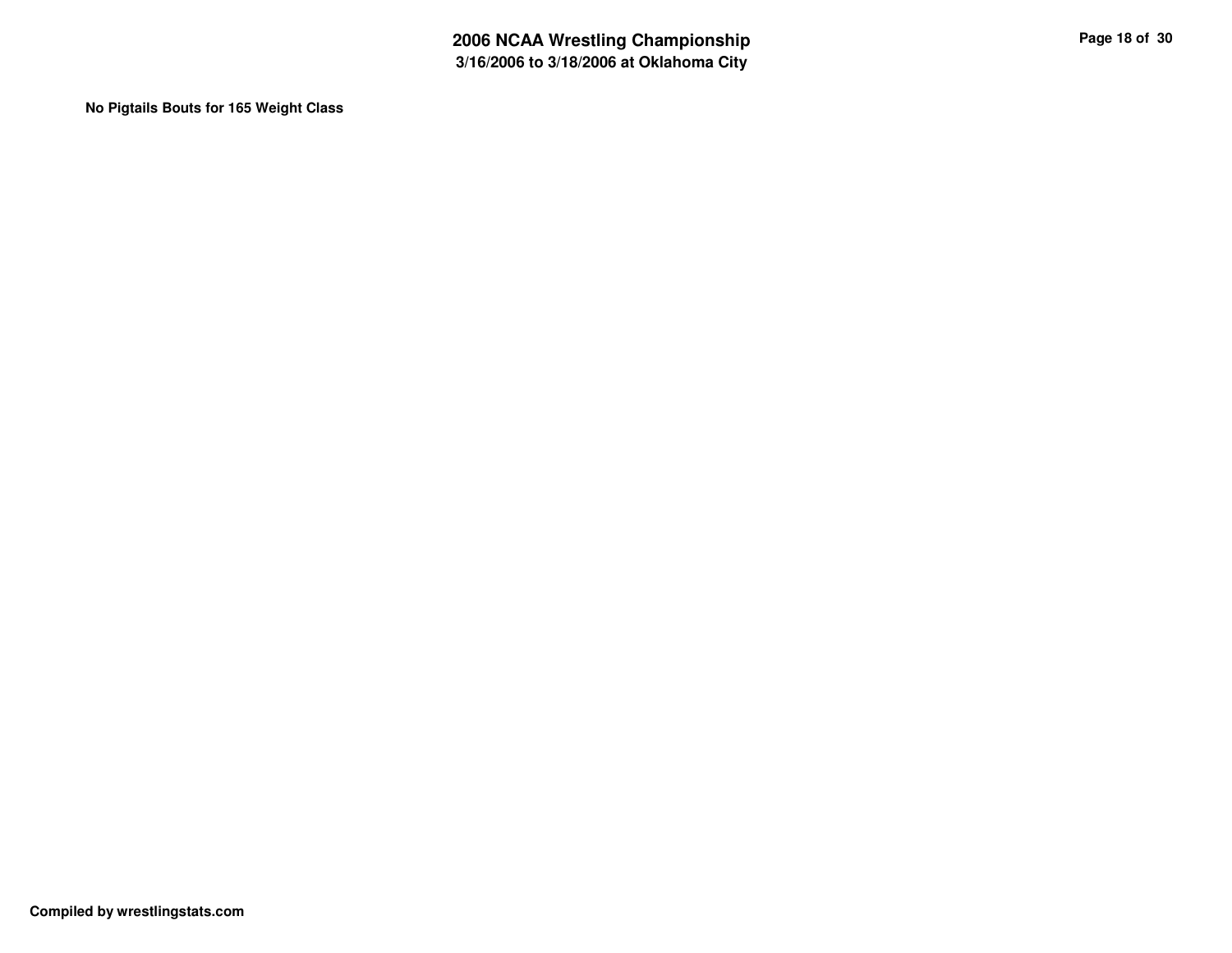# **3/16/2006 to 3/18/2006 at Oklahoma City 2006 NCAA Wrestling Championship Page 19 of 30**

| Ben Askren, Missouri [1]                  |                             |                        |                          |                          |
|-------------------------------------------|-----------------------------|------------------------|--------------------------|--------------------------|
| Christian Arellano, Cal State-Bakersfield | Ben Askren 9-2              |                        |                          |                          |
| Dan Miracola, Cornell                     | Wes Roberts 4-0             | Ben Askren 6-4         |                          | 174 Weight Class         |
| Wes Roberts, Oklahoma                     |                             |                        |                          |                          |
| James Yonushonis, Penn State [9]          |                             |                        | Ben Askren TF 19-3, 5:13 |                          |
| Brian Bernal, Wyoming                     | James Yonushonis 8-4        |                        |                          |                          |
| Jared Ricotta, Duquesne                   |                             | Travis Frick 6-4       |                          |                          |
| Travis Frick, Lehigh [8]                  | Travis Frick 15-5           |                        |                          |                          |
| Mike Patrovich, Hofstra [5]               |                             |                        |                          | Ben Askren TF 21-6, 7:00 |
| Nick Hernandez, Cal Poly-SLO              | Mike Patrovich 12-3         |                        |                          |                          |
| Alex Maciag, North Carolina               |                             | Mike Patrovich 8-4     |                          |                          |
| Matt Herrington, Pennsylvania [12]        | Matt Herrington 16-4        |                        |                          |                          |
| Joe Lowe, North Carolina-Greensboro       |                             |                        | Mike Patrovich 5-3       |                          |
| Kurt Brenner, West Virginia               | Kurt Brenner 5-3            |                        |                          |                          |
| Jim Bertulis, Bloomsburg                  |                             | Jacob Klein 4-1        |                          |                          |
| Jacob Klein, Nebraska [4]                 | Jacob Klein 7-5             |                        |                          |                          |
| Mark Perry, Iowa [3]                      |                             |                        |                          | Ben Askren 14-2          |
| Brandon Sinnott, Central Michigan         | Mark Perry Fall 3:45        |                        |                          |                          |
| Matt Palmer, Columbia                     |                             | Mark Perry Fall 4:05   |                          |                          |
| Donny Reynolds, Illinois                  | Matt Palmer 4-1             |                        |                          |                          |
| Brandon Mason, Oklahoma State [11]        |                             |                        | Mark Perry Fall 4:28     |                          |
| Jeremy Larson, Oregon State               | Brandon Mason TF 17-0, 3:12 |                        |                          |                          |
| Eric Ring, Edinboro                       |                             | Brandon Mason 4-1 TB   |                          |                          |
| R.J. Boudro, Michigan State [6]           | Eric Ring 2-0 OT            |                        |                          |                          |
| Kenneth Cook, California-Davis [7]        |                             |                        |                          | Jake Herbert 9-3         |
| Blake Mauer, Ohio State                   | Kenneth Cook 13-4           |                        |                          |                          |
| Kenny Robertson, Eastern Illinois         |                             | Kenneth Cook 6-4       |                          |                          |
| Gabriel Dretsch, Minnesota [10]           | Kenny Robertson 3-2         |                        |                          |                          |
| Matt Stolpinski, Navy                     |                             |                        | Jake Herbert 10-5        |                          |
| Aaron Miller, Kent State                  | Matt Stolpinski Fall 3:45   |                        |                          |                          |
| Doug Umbehauer, Rider                     |                             | Jake Herbert Fall 0:47 |                          |                          |
| Jake Herbert, Northwestern [2]            | Jake Herbert Fall 0:17      |                        |                          |                          |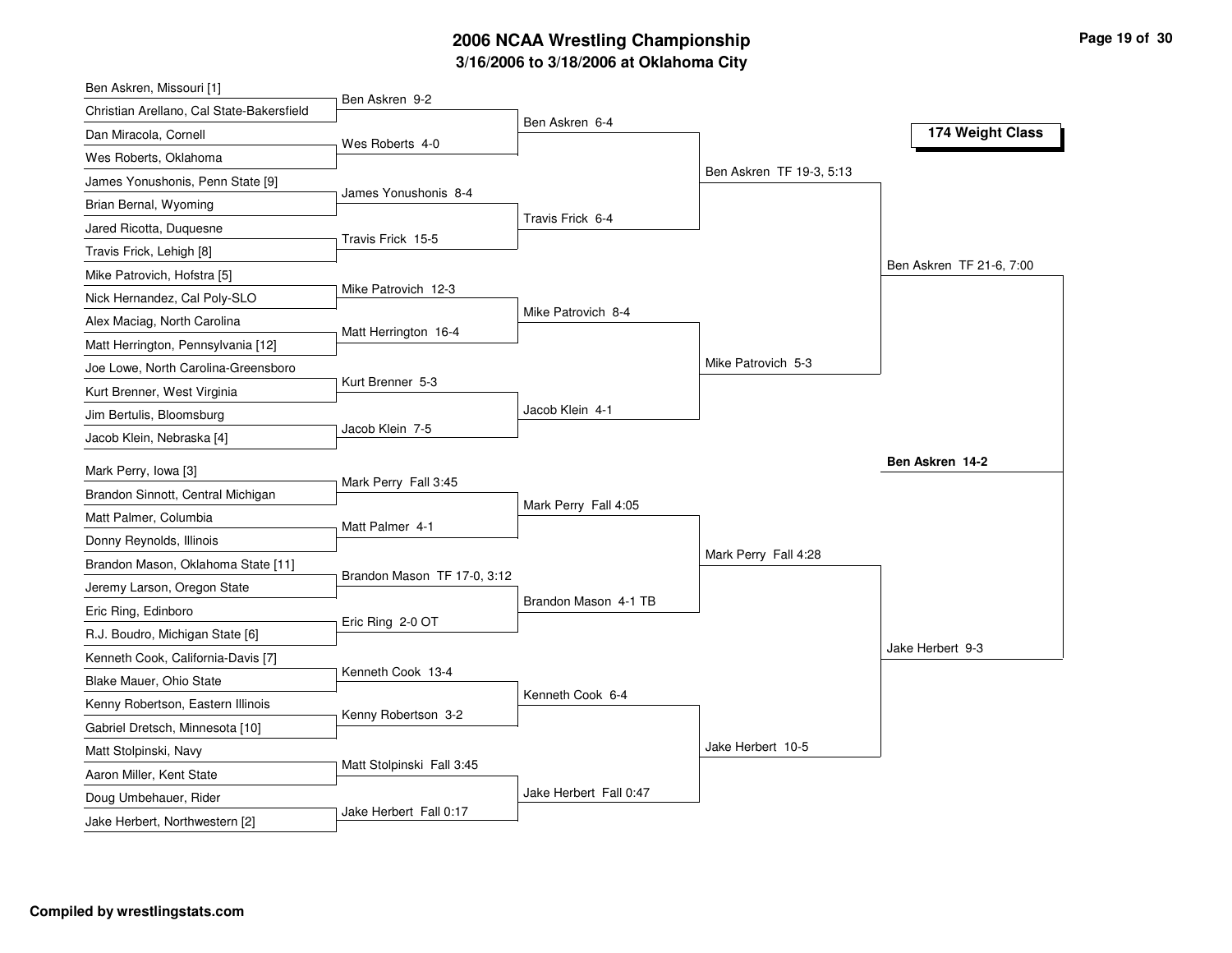# **3/16/2006 to 3/18/2006 at Oklahoma City 2006 NCAA Wrestling Championship Page 20 of 30**

| Umbehauer, Rider                |                             |                      |                        |                |                      |                                            |                                         |
|---------------------------------|-----------------------------|----------------------|------------------------|----------------|----------------------|--------------------------------------------|-----------------------------------------|
| Miller, Kent State              | Miller Fall 3:56            | Herrington Fall 3:44 |                        |                |                      |                                            |                                         |
|                                 |                             |                      |                        |                |                      | <b>174 Consolation Bracket</b>             |                                         |
|                                 | Herrington, Pennsylvania    |                      |                        |                |                      |                                            |                                         |
| Dretsch, Minnesota              |                             |                      | Herrington 11-2        |                |                      |                                            |                                         |
| Mauer, Ohio State               | Dretsch 6-1                 |                      |                        | Herrington 5-1 |                      |                                            |                                         |
|                                 |                             | Brenner 8-4          |                        |                |                      |                                            |                                         |
|                                 | Brenner, West Virginia      |                      | Mason, Oklahoma State  |                |                      |                                            |                                         |
| Boudro, Michigan State          | Boudro 8-6                  |                      |                        |                | Herrington Fall 0:49 |                                            |                                         |
| Larson, Oregon State            |                             | Roberts 7-4          |                        |                |                      |                                            | Patrovich 9-4                           |
|                                 |                             |                      |                        |                | Patrovich, Hofstra   |                                            |                                         |
|                                 | Roberts, Oklahoma           |                      | Yonushonis 6-3         |                |                      |                                            |                                         |
| Reynolds, Illinois              |                             |                      |                        |                |                      |                                            |                                         |
| Sinnott, Central Michigan       | Reynolds 6-1                |                      |                        | Yonushonis 7-2 |                      |                                            |                                         |
|                                 |                             | Yonushonis Fall 3:16 |                        |                | <b>Third Place:</b>  | Mark Perry, Iowa 11-2                      |                                         |
|                                 | Yonushonis, Penn State      |                      | Cook, California-Davis |                | <b>Fourth Place:</b> | Mike Patrovich, Hofstra                    |                                         |
| Bertulis, Bloomsburg            | Lowe Fall 4:04              |                      |                        |                | <b>Fifth Place:</b>  |                                            | Matt Herrington, Pennsylvania Fall 6:44 |
| Lowe, North Carolina-Greensbo   |                             | Robertson 10-0       |                        |                |                      | Sixth Place: Travis Frick, Lehigh          |                                         |
|                                 |                             |                      |                        |                |                      |                                            |                                         |
|                                 | Robertson, Eastern Illinois |                      |                        |                |                      | Seventh Place: Jacob Klein, Nebraska 2-0   |                                         |
| Maciag, North Carolina          |                             |                      | Robertson 10-1         |                |                      | Eighth Place: James Yonushonis, Penn State |                                         |
| Hernandez, Cal Poly-SLO         | Hernandez 8-6 OT            |                      |                        | Frick 6-5      |                      |                                            |                                         |
|                                 |                             | Hernandez 15-12      |                        |                |                      |                                            |                                         |
|                                 | Stolpinski, Navy            |                      | Frick, Lehigh          |                |                      |                                            |                                         |
| Ricotta, Duquesne               |                             |                      |                        |                | Frick 3-2            |                                            |                                         |
| Bernal, Wyoming                 | Ricotta Fall 6:17           |                      |                        |                |                      |                                            |                                         |
|                                 |                             | Palmer Fall 2:39     |                        |                |                      |                                            | Perry Fall 3:15                         |
|                                 | Palmer, Columbia            |                      |                        |                | Perry, Iowa          |                                            |                                         |
| Miracola, Cornell               |                             |                      | Palmer 5-3             |                |                      |                                            |                                         |
|                                 | Miracola 6-2                |                      |                        | Klein 3-1 TB   |                      |                                            |                                         |
| Arellano, Cal State-Bakersfield |                             | Ring $4-2$           |                        |                |                      |                                            |                                         |
|                                 | Ring, Edinboro              |                      | Klein, Nebraska        |                |                      |                                            |                                         |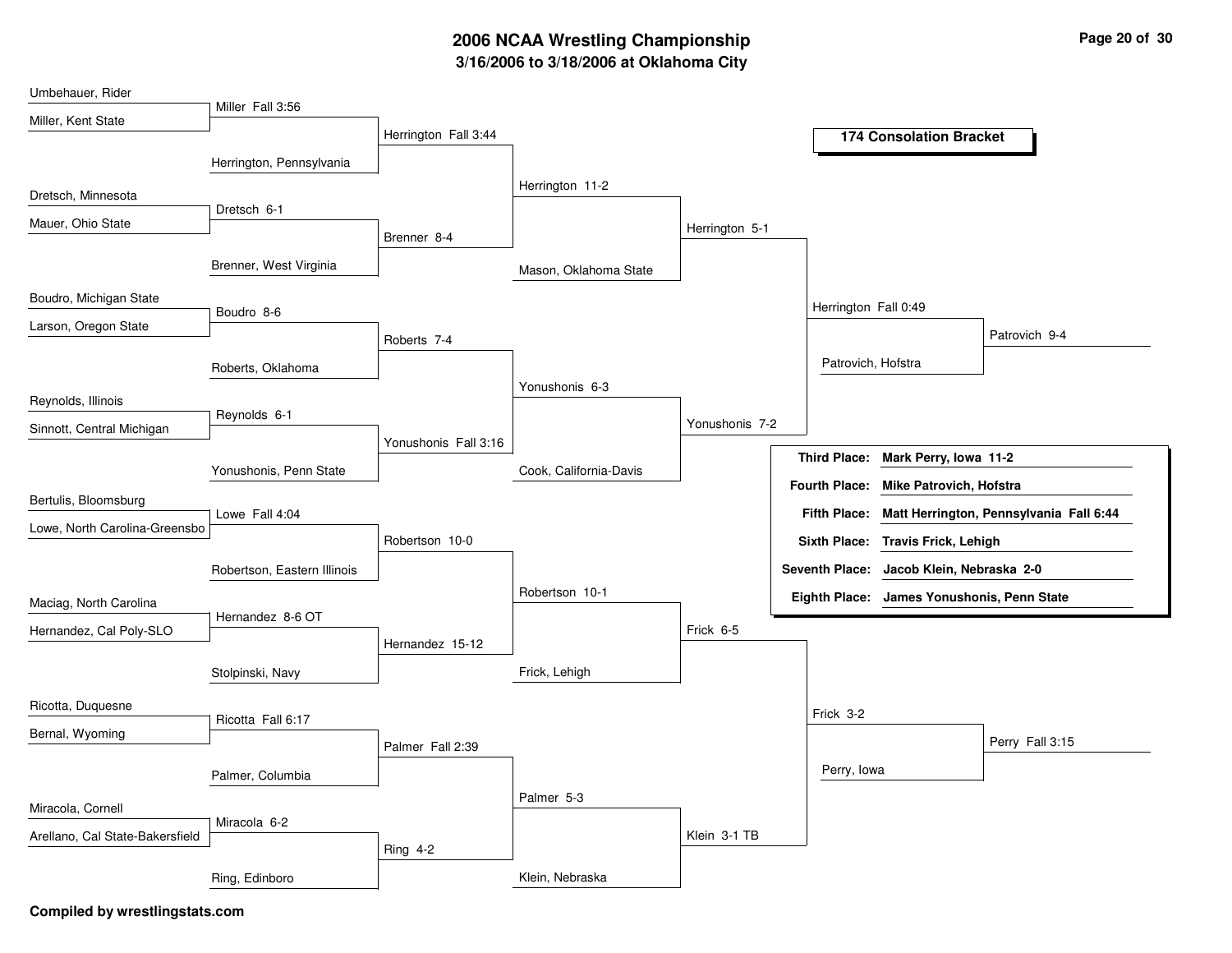**No Pigtails Bouts for 174 Weight Class**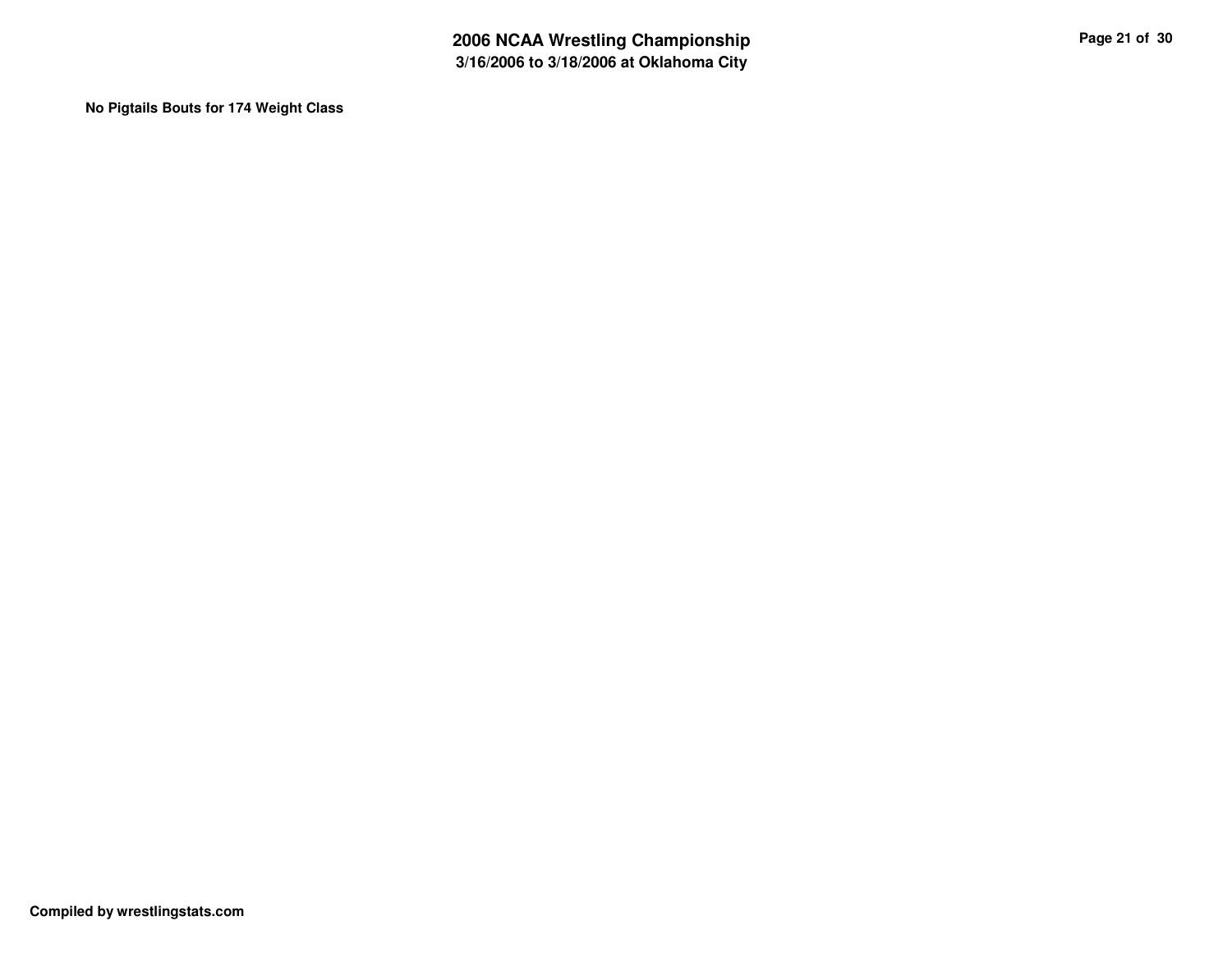# **3/16/2006 to 3/18/2006 at Oklahoma City 2006 NCAA Wrestling Championship Page 22 of 30**

| Josh Glenn, American [1]                                          |                          |                     |                      |                   |
|-------------------------------------------------------------------|--------------------------|---------------------|----------------------|-------------------|
| Charlie Pienaar, Slippery Rock                                    | Josh Glenn Fall 4:28     |                     |                      |                   |
| Ron Howard, Cleveland State                                       | Ron Howard 8-4           | Josh Glenn 14-10 TB |                      | 184 Weight Class  |
| Louis Caputo, Harvard                                             |                          |                     |                      |                   |
| Raymond Jordan, Nebraska [9]                                      |                          |                     | Josh Glenn Fall 6:30 |                   |
| Paul Bradley, Iowa                                                | Paul Bradley 3-2         |                     |                      |                   |
| Greg Perz, Eastern Illinois                                       |                          | Eric Bradley 7-4    |                      |                   |
| Eric Bradley, Penn State [8]                                      | Eric Bradley 10-2        |                     |                      |                   |
| Shane Webster, Oregon [5]                                         |                          |                     |                      | Shane Webster 8-7 |
| Dave Helfrich, Lehigh                                             | Shane Webster 19-6       |                     |                      |                   |
| Joe Rovelli, Hofstra                                              |                          | Shane Webster 17-7  |                      |                   |
| Mike Tamillow, Northwestern [12]                                  | Joe Rovelli 10-6         |                     |                      |                   |
| Tyrel Todd, Michigan                                              |                          |                     | Shane Webster 10-6   |                   |
| Christian Sinnott, Central Michigan                               | Christian Sinnott 6-4 OT |                     |                      |                   |
| Tyler Bernacchi, California-Davis                                 |                          | Joe Mazzurco 6-4 OT |                      |                   |
| Joe Mazzurco, Cornell [4]                                         | Joe Mazzurco 17-6        |                     |                      |                   |
|                                                                   |                          |                     |                      |                   |
|                                                                   |                          |                     |                      | Shane Webster 3-2 |
| Ben Wissel, Purdue [3]                                            | Ben Wissel TF 20-5, 7:00 |                     |                      |                   |
| Joe Maroney, Rider                                                |                          | Ben Wissel 14-6     |                      |                   |
| Greg Gifford, Fresno State                                        | Greg Gifford 6-4         |                     |                      |                   |
| John Davis, Tennessee-Chattanooga                                 |                          |                     | Pete Friedl 3-1      |                   |
| Alex Camargo, Kent State [11]                                     | Alex Camargo 9-7         |                     |                      |                   |
| Vince Jones, Nebraska                                             |                          | Pete Friedl 3-1     |                      |                   |
| Derrick Morgan, Lock Haven                                        | Pete Friedl 11-3         |                     |                      |                   |
| Pete Friedl, Illinois [6]                                         |                          |                     |                      | Roger Kish 3-2    |
| Kurt Backes, Iowa State [7]                                       | Kurt Backes 15-6         |                     |                      |                   |
| Alex Clemsen, Edinboro                                            |                          | C.B. Dollaway 9-6   |                      |                   |
| Rusty Blackmon, Oklahoma State                                    | C.B. Dollaway 14-3       |                     |                      |                   |
| C.B. Dollaway, Arizona State [10]                                 |                          |                     |                      |                   |
| Ryan Halsey, Cal Poly-SLO                                         | Ryan Halsey Fall 1:24    |                     | Roger Kish 7-4       |                   |
| Justin Dyer, Oklahoma                                             |                          |                     |                      |                   |
| Jeremy Colbert, North Carolina State<br>Roger Kish, Minnesota [2] | Roger Kish Fall 2:00     | Roger Kish 7-2      |                      |                   |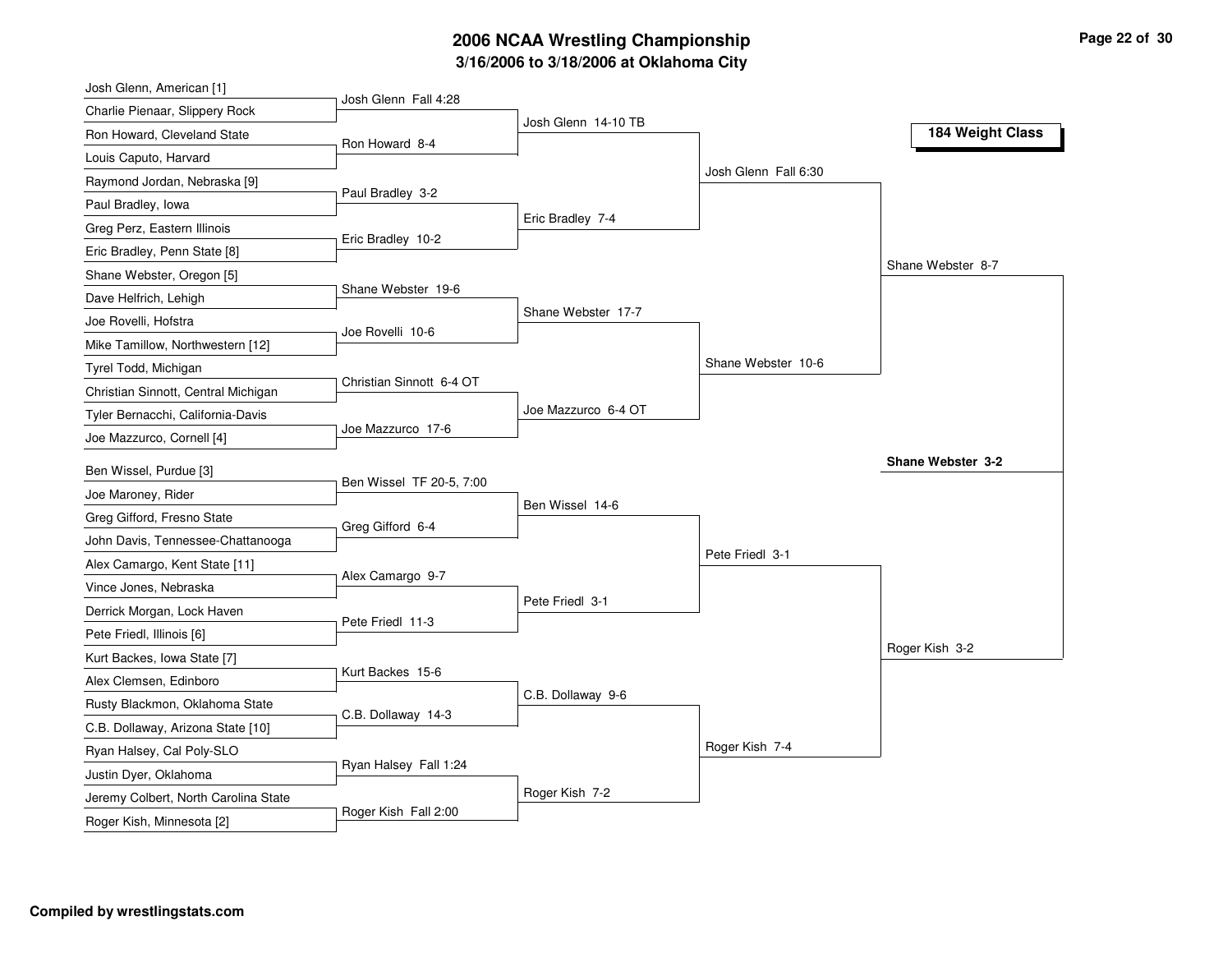# **3/16/2006 to 3/18/2006 at Oklahoma City 2006 NCAA Wrestling Championship Page 23 of 30**

| Colbert, North Carolina State |                           |                    |                         |              |                  |                                               |                 |
|-------------------------------|---------------------------|--------------------|-------------------------|--------------|------------------|-----------------------------------------------|-----------------|
| Dyer, Oklahoma                | Dyer Fall 2:44            | Rovelli 8-2        |                         |              |                  |                                               |                 |
|                               |                           |                    |                         |              |                  | <b>184 Consolation Bracket</b>                |                 |
|                               | Rovelli, Hofstra          |                    |                         |              |                  |                                               |                 |
| Blackmon, Oklahoma State      |                           |                    | Clemsen 5-2             |              |                  |                                               |                 |
| Clemsen, Edinboro             | Clemsen 3-1               |                    |                         | Wissel 7-2   |                  |                                               |                 |
|                               |                           | Clemsen 3-2        |                         |              |                  |                                               |                 |
|                               | Sinnott, Central Michigan |                    | Wissel, Purdue          |              |                  |                                               |                 |
| Morgan, Lock Haven            |                           |                    |                         |              | Dollaway 7-4     |                                               |                 |
| Jones, Nebraska               | Jones Fall 2:03           |                    |                         |              |                  |                                               | Glenn Fall 2:44 |
|                               |                           | Jones 11-6         |                         |              |                  |                                               |                 |
|                               | Howard, Cleveland State   |                    |                         |              | Glenn, American  |                                               |                 |
| Davis, Tennessee-Chattanooga  |                           |                    | Bradley 10-3            |              |                  |                                               |                 |
| Maroney, Rider                | Davis 13-3                |                    |                         | Dollaway 2-1 |                  |                                               |                 |
|                               |                           | Bradley 3-2        |                         |              |                  |                                               |                 |
|                               | Bradley, lowa             |                    | Dollaway, Arizona State |              |                  | Third Place: Pete Friedl, Illinois 13-2       |                 |
| Bernacchi, California-Davis   |                           |                    |                         |              |                  | Fourth Place: Josh Glenn, American            |                 |
| Todd, Michigan                | Todd 6-1                  |                    |                         |              |                  | Fifth Place: C.B. Dollaway, Arizona State 6-1 |                 |
|                               |                           | Backes 8-3         |                         |              |                  | Sixth Place: Joe Mazzurco, Cornell            |                 |
|                               | Backes, Iowa State        |                    |                         |              |                  | Seventh Place: Ben Wissel, Purdue 8-2         |                 |
| Tamillow, Northwestern        |                           |                    | Backes 6-2              |              |                  | Eighth Place: Eric Bradley, Penn State        |                 |
|                               | Helfrich Fall 4:09        |                    |                         | Bradley 7-6  |                  |                                               |                 |
| Helfrich, Lehigh              |                           | Helfrich Fall 1:57 |                         |              |                  |                                               |                 |
|                               | Halsey, Cal Poly-SLO      |                    | Bradley, Penn State     |              |                  |                                               |                 |
| Perz, Eastern Illinois        |                           |                    |                         |              |                  |                                               |                 |
| Jordan, Nebraska              | Jordan 7-1                |                    |                         |              | Mazzurco 11-4    |                                               |                 |
|                               |                           | Jordan 11-5        |                         |              |                  |                                               | Friedl 7-5      |
|                               | Gifford, Fresno State     |                    |                         |              | Friedl, Illinois |                                               |                 |
| Caputo, Harvard               |                           |                    | Camargo 7-2             |              |                  |                                               |                 |
|                               | Pienaar 4-3 TB            |                    |                         |              |                  |                                               |                 |
| Pienaar, Slippery Rock        |                           |                    |                         |              |                  |                                               |                 |
|                               |                           | Camargo 5-1        |                         | Mazzurco 4-3 |                  |                                               |                 |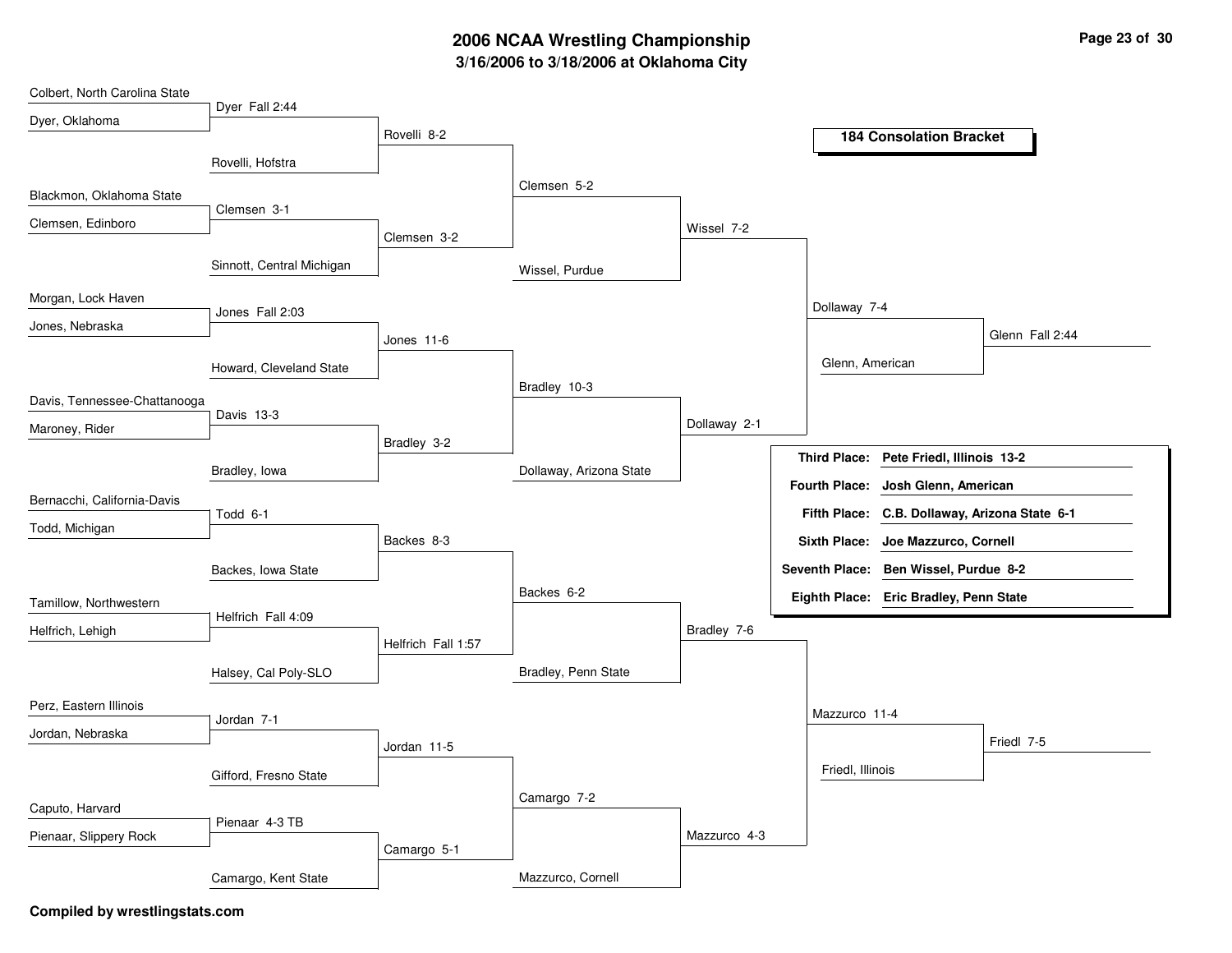#### **Championship Pigtail Bouts for 184**

Joe Rovelli - Hofstra

Rovelli TF 17-1, 6:36 Jesse Taylor - Cal State-Bakersfield Camargo 9-4 Alex Camargo - Kent State Dustin Wiles - Pennsylvania

#### **Consolation Pigtail Bouts for 184**

Vince Jones - Nebraska

Jones Fall 0:52 Jesse Taylor - Cal State-Bakersfield

Tamillow 3-1 OT

Mike Tamillow - Northwestern

Dustin Wiles - Pennsylvania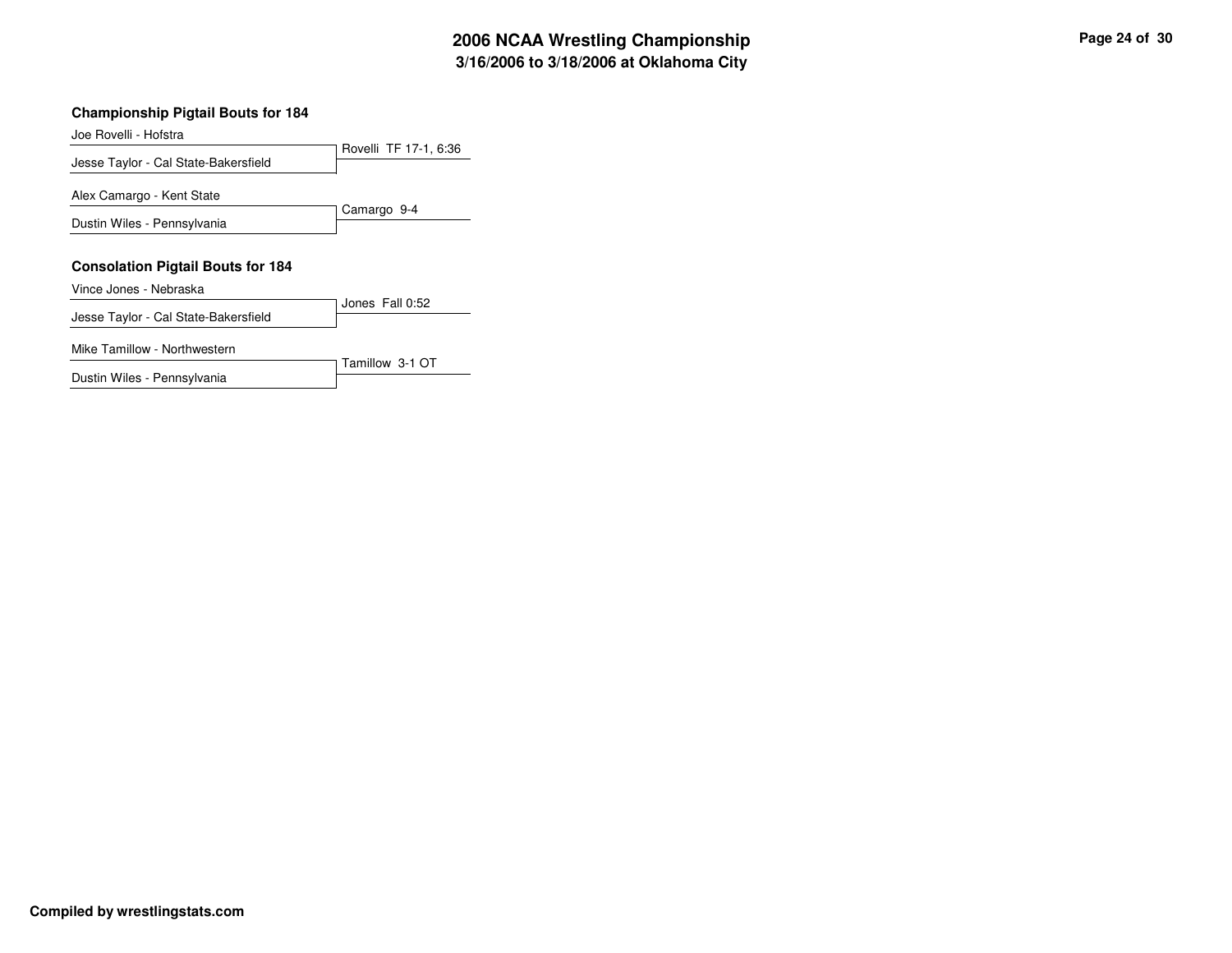# **3/16/2006 to 3/18/2006 at Oklahoma City 2006 NCAA Wrestling Championship Page 25 of 30**

| Wynn Michalak, Central Michigan [1]     |                       |                        |                    |                        |
|-----------------------------------------|-----------------------|------------------------|--------------------|------------------------|
| Dan Pitsch, Oregon State                | Wynn Michalak 12-3    |                        |                    |                        |
| Darren Burns, North Carolina-Greensboro | Chris Weidman 10-4    | Chris Weidman 10-7     |                    | 197 Weight Class       |
| Chris Weidman, Hofstra                  |                       |                        |                    |                        |
| Tyrone Byrd, Illinois [9]               |                       |                        | Chris Weidman 10-7 |                        |
| Charles Martin, Army                    | Tyrone Byrd 6-1       |                        |                    |                        |
| Bredan McLean, Air Force                |                       | Ryan Bader 6-0         |                    |                        |
| Ryan Bader, Arizona State [8]           | Ryan Bader Fall 2:18  |                        |                    |                        |
| Joel Flaggert, Oklahoma [5]             |                       |                        |                    | Jake Rosholt Fall 1:08 |
| Nathan Moore, Purdue                    | Joel Flaggert 9-2     |                        |                    |                        |
| Malcom Havens, Wyoming                  |                       | Joel Flaggert 3-2      |                    |                        |
| Casey Phelps, Boise State [12]          | Casey Phelps 8-2      |                        |                    |                        |
| Adam Wright, Old Dominion               |                       |                        | Jake Rosholt 4-0   |                        |
| Jeff Foust, Missouri                    | Adam Wright 6-2       |                        |                    |                        |
| Willie Breyer, Michigan                 |                       | Jake Rosholt Fall 1:28 |                    |                        |
| Jake Rosholt, Oklahoma State [4]        | Jake Rosholt 21-9     |                        |                    |                        |
| B.J. Padden, Nebraska [3]               |                       |                        |                    | Jake Rosholt 10-3      |
| Matt Monteiro, Cal Poly-SLO             | B.J. Padden 5-4       |                        |                    |                        |
| Dale Herbst, Wisconsin                  |                       | B.J. Padden 8-6 OT     |                    |                        |
| Brent Blackwell, Gardner-Webb           | Dale Herbst Fall 0:38 |                        |                    |                        |
| Ryan Goodman, North Carolina State [11] |                       |                        | Phil Davis 6-5     |                        |
| Chris Pogue, Navy                       | Ryan Goodman 5-1      |                        |                    |                        |
| Jon Oplinger, Drexel                    |                       | Phil Davis 6-2         |                    |                        |
| Phil Davis, Penn State [6]              | Phil Davis 11-0       |                        |                    |                        |
| Jerry Rinaldi, Cornell [7]              |                       |                        |                    | Phil Davis 7-4         |
| T.J. Morrison, Rider                    | Jerry Rinaldi 7-2     |                        |                    |                        |
| Matt Cassidy, Lehigh                    |                       | Jerry Rinaldi 2-1 TB   |                    |                        |
| Matt Delguyd, Northwestern [10]         | Matt Delguyd 4-2 OT   |                        |                    |                        |
| Andrew Anderson, Northern Iowa          |                       |                        | Jerry Rinaldi 3-1  |                        |
| Jared Villers, West Virginia            | Jared Villers 5-0     |                        |                    |                        |
| David Dashiell, North Carolina          |                       | Kyle Cerminara 2-1     |                    |                        |
| Kyle Cerminara, SUNY-Buffalo [2]        | Kyle Cerminara 2-1    |                        |                    |                        |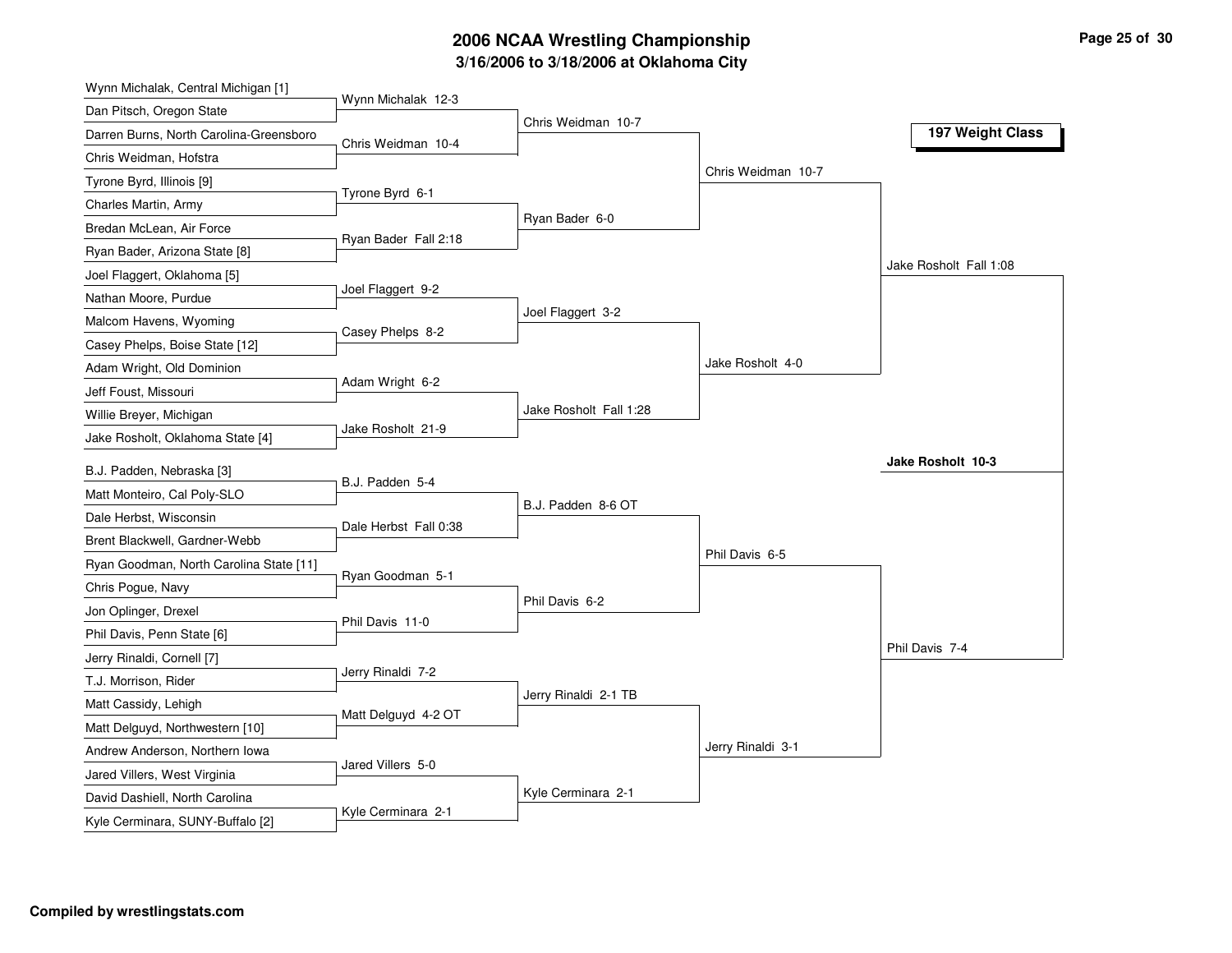# **3/16/2006 to 3/18/2006 at Oklahoma City 2006 NCAA Wrestling Championship Page 26 of 30**

| Dashiell, North Carolina      |                            |                  |                         |              |                  |                                               |             |
|-------------------------------|----------------------------|------------------|-------------------------|--------------|------------------|-----------------------------------------------|-------------|
| Erekson, Iowa                 | Dashiell 7-1               |                  |                         |              |                  |                                               |             |
|                               |                            | Phelps 3-2       |                         |              |                  | <b>197 Consolation Bracket</b>                |             |
|                               | Phelps, Boise State        |                  |                         |              |                  |                                               |             |
|                               |                            |                  | Phelps 7-3              |              |                  |                                               |             |
| Cassidy, Lehigh               | Morrison 16-10             |                  |                         |              |                  |                                               |             |
| Morrison, Rider               |                            | Wright 9-3       |                         | Padden 3-2   |                  |                                               |             |
|                               |                            |                  |                         |              |                  |                                               |             |
|                               | Wright, Old Dominion       |                  | Padden, Nebraska        |              |                  |                                               |             |
| Oplinger, Drexel              |                            |                  |                         |              |                  |                                               |             |
| Pogue, Navy                   | Oplinger 13-4              |                  |                         |              | Padden 3-1       |                                               |             |
|                               |                            | Michalak 12-5    |                         |              |                  |                                               | Padden DFT  |
|                               | Michalak, Central Michigan |                  |                         |              | Weidman, Hofstra |                                               |             |
|                               |                            |                  | Michalak Fall 2:56      |              |                  |                                               |             |
| Blackwell, Gardner-Webb       | Monteiro TF 15-0, 2:50     |                  |                         |              |                  |                                               |             |
| Monteiro, Cal Poly-SLO        |                            |                  |                         | Michalak 7-5 |                  |                                               |             |
|                               |                            | Monteiro 8-0     |                         |              |                  | Third Place: B.J. Padden, Nebraska 5-3        |             |
|                               | Byrd, Illinois             |                  | Cerminara, SUNY-Buffalo |              |                  | Fourth Place: Jerry Rinaldi, Cornell          |             |
| Breyer, Michigan              |                            |                  |                         |              |                  |                                               |             |
| Foust, Missouri               | Foust 9-1                  |                  |                         |              |                  | Fifth Place: Joel Flaggert, Oklahoma Med FFT  |             |
|                               |                            | Foust 7-2        |                         |              |                  | Sixth Place: Chris Weidman, Hofstra           |             |
|                               | Delguyd, Northwestern      |                  |                         |              |                  | Seventh Place: Ryan Bader, Arizona State 5-3  |             |
|                               |                            |                  | Moore 1-0               |              |                  | Eighth Place: Wynn Michalak, Central Michigan |             |
| Fendone, Edinboro             | Moore 10-4                 |                  |                         |              |                  |                                               |             |
| Moore, Purdue                 |                            | Moore 3-1        |                         | Bader 6-4    |                  |                                               |             |
|                               |                            |                  |                         |              |                  |                                               |             |
|                               | Villers, West Virginia     |                  | Bader, Arizona State    |              |                  |                                               |             |
| McLean, Air Force             |                            |                  |                         |              |                  |                                               |             |
| Martin, Army                  | Martin 6-5                 |                  |                         |              | Flaggert 9-4     |                                               |             |
|                               |                            | Herbst Fall 3:11 |                         |              |                  |                                               | Rinaldi 5-4 |
|                               | Herbst, Wisconsin          |                  |                         |              | Rinaldi, Cornell |                                               |             |
|                               |                            |                  | Herbst 7-4              |              |                  |                                               |             |
| Burns, North Carolina-Greensb | Burns 5-2                  |                  |                         |              |                  |                                               |             |
| Pitsch, Oregon State          |                            | Burns 8-5        |                         | Flaggert 5-1 |                  |                                               |             |
|                               |                            |                  |                         |              |                  |                                               |             |
|                               | Goodman, North Carolina St |                  | Flaggert, Oklahoma      |              |                  |                                               |             |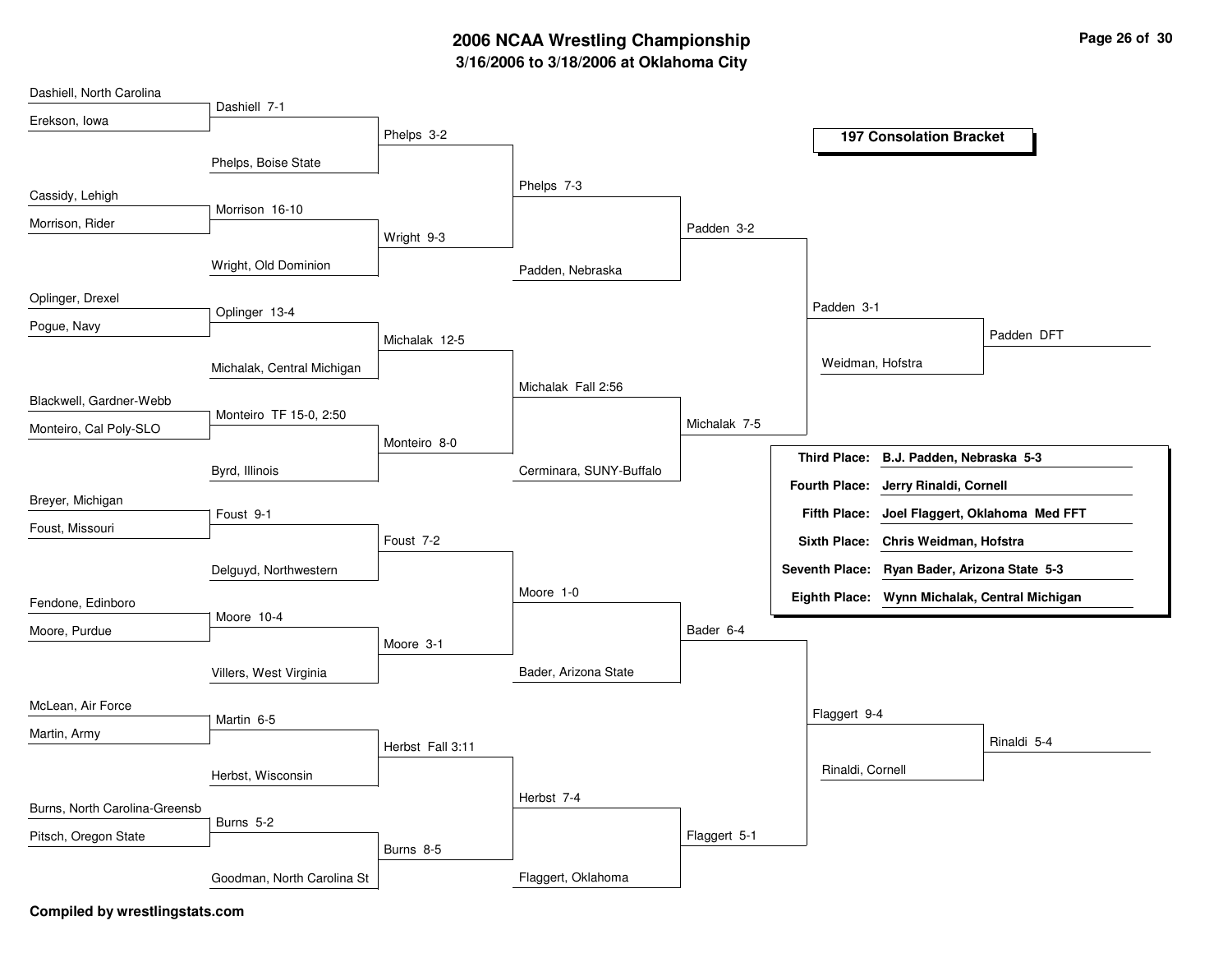| Page 27 of 30 |  |  |
|---------------|--|--|
|---------------|--|--|

| <b>Championship Pigtail Bouts for 197</b> |                        |  |  |
|-------------------------------------------|------------------------|--|--|
| Chris Pogue - Navy                        |                        |  |  |
| Joe Fendone - Edinboro                    | Pogue 10-5             |  |  |
| Willie Breyer - Michigan                  |                        |  |  |
| Mike Heist - Pittsburgh                   | Breyer 2-0             |  |  |
| Darren Burns - North Carolina-Greensboro  |                        |  |  |
| Dan Erekson - Iowa                        | Burns 5-1              |  |  |
| <b>Consolation Pigtail Bouts for 197</b>  |                        |  |  |
| Joe Fendone - Edinboro                    |                        |  |  |
| Malcom Havens - Wyoming                   | Fendone Fall 1:48      |  |  |
| Dan Erekson - Iowa                        |                        |  |  |
| Andrew Anderson - Northern Iowa           | Erekson Fall 1:48      |  |  |
| Matt Monteiro - Cal Poly-SLO              |                        |  |  |
|                                           | Monteiro TF 15-0, 3:18 |  |  |

Mike Heist - Pittsburgh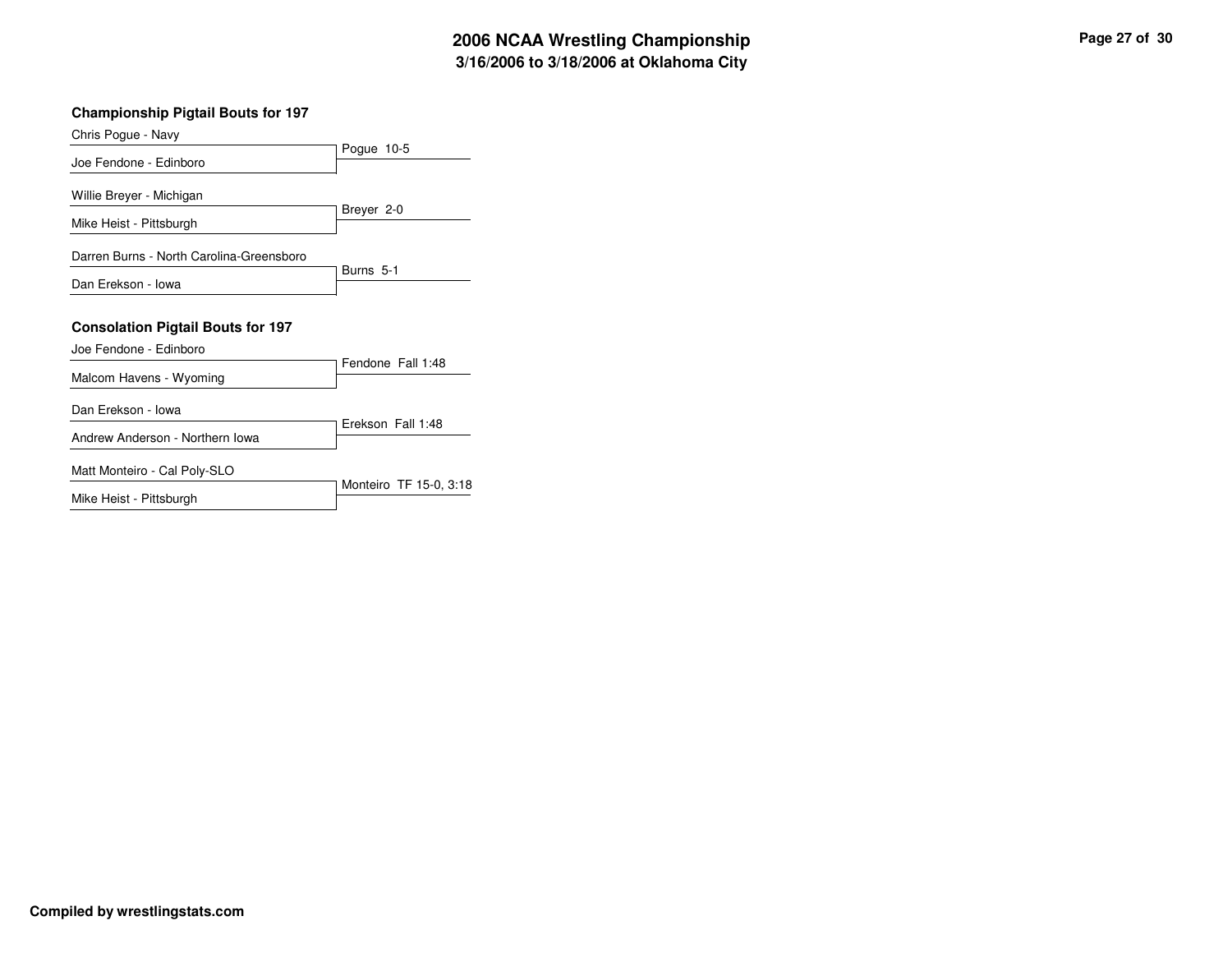# **3/16/2006 to 3/18/2006 at Oklahoma City 2006 NCAA Wrestling Championship Page 28 of 30**

| Cole Konrad, Minnesota [1]               |                          |                          |                       |                    |
|------------------------------------------|--------------------------|--------------------------|-----------------------|--------------------|
| Dusty Hoffschneider, Wyoming             | Cole Konrad 8-4          | Cole Konrad Fall 3:19    |                       |                    |
| Harold Sherrell, SUNY-Buffalo            | Tyler Shovlin 4-0        |                          |                       | 285 Weight Class   |
| Tyler Shovlin, North Carolina-Greensboro |                          |                          |                       |                    |
| Payam Zarrinpour, Sacred Heart [9]       |                          |                          | Cole Konrad 4-0       |                    |
| Ty Watterson, Oregon State               | Ty Watterson Fall 5:34   |                          |                       |                    |
| Mike Spaid, Bloomsburg                   |                          | Mike Faust 4-3 TB        |                       |                    |
| Mike Faust, Virginia Tech [8]            | Mike Faust 3-2           |                          |                       |                    |
| Bode Ogunwole, Harvard [5]               |                          |                          |                       | Cole Konrad 2-2 TB |
| Bye                                      | Bode Ogunwole            |                          |                       |                    |
| Kirk Nail, Ohio State                    | Kirk Nail 6-4 OT         | Kirk Nail 4-3            |                       |                    |
| Adam LoPiccolo, American [12]            |                          |                          |                       |                    |
| Paul Weibel, Lehigh                      |                          |                          | Cain Velasquez 9-1    |                    |
| Tyler Rhodes, Northern Iowa              | Paul Weibel Fall 2:08    |                          |                       |                    |
| Joel Edwards, Penn State                 |                          | Cain Velasquez Fall 1:08 |                       |                    |
| Cain Velasquez, Arizona State [4]        | Cain Velasquez Fall 1:06 |                          |                       |                    |
| Greg Wagner, Michigan [3]                |                          |                          |                       | Cole Konrad 5-2 TB |
| Matt Burkholder, Slippery Rock           | Greg Wagner Fall 3:43    |                          |                       |                    |
| Dave Herman, Indiana                     |                          | Greg Wagner Fall 2:19    |                       |                    |
| Jon May, Nebraska                        | Dave Herman 4-1          |                          |                       |                    |
| Spencer Nadolsky, North Carolina [11]    |                          |                          | Greg Wagner Fall 1:41 |                    |
| Rashad Goff, Cleveland State             | Spencer Nadolsky 5-3     |                          |                       |                    |
| Matt Weight, Illinois                    |                          | Tanner Garrett 5-1       |                       |                    |
| Tanner Garrett, Navy [6]                 | Tanner Garrett 6-3       |                          |                       |                    |
| Jake Hager, Oklahoma [7]                 |                          |                          |                       | Steve Mocco 2-1    |
| Chris Cvitan, James Madison              | Jake Hager 12-3          |                          |                       |                    |
| Bye                                      |                          | Jake Hager 3-2           |                       |                    |
| Dustin Fox, Northwestern [10]            | Dustin Fox               |                          |                       |                    |
| Andrew Patrick, Boise State              |                          |                          | Steve Mocco 9-3       |                    |
| Jeremy Mosely, Edinboro                  | Andrew Patrick 5-1       |                          |                       |                    |
| Israel Silva, Tennessee-Chattanooga      |                          | Steve Mocco Fall 1:18    |                       |                    |
| Steve Mocco, Oklahoma State [2]          | Steve Mocco Fall 6:15    |                          |                       |                    |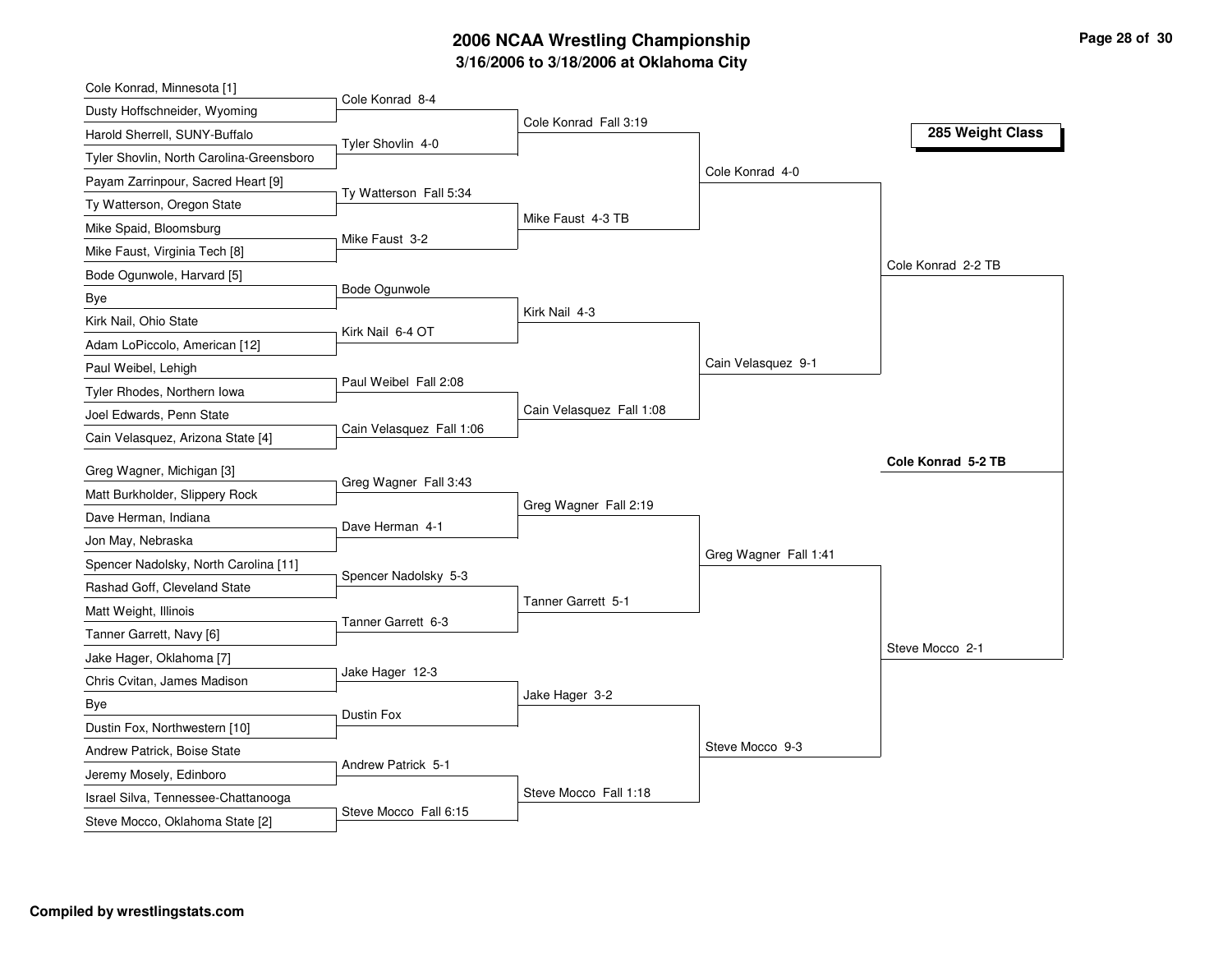# **3/16/2006 to 3/18/2006 at Oklahoma City 2006 NCAA Wrestling Championship Page 29 of 30**

| Silva, Tennessee-Chattanooga | Silva 5-0                    |                     |                      |              |                       |                                     |
|------------------------------|------------------------------|---------------------|----------------------|--------------|-----------------------|-------------------------------------|
| Mosely, Edinboro             |                              |                     |                      |              |                       |                                     |
|                              |                              | Ogunwole 6-3        |                      |              |                       | <b>285 Consolation Bracket</b>      |
|                              | Ogunwole, Harvard            |                     |                      |              |                       |                                     |
| Cvitan, James Madison        |                              |                     | Ogunwole 6-3         |              |                       |                                     |
| Bye                          | Cvitan                       |                     |                      | Ogunwole 3-1 |                       |                                     |
|                              |                              | Weibel 8-4          |                      |              |                       |                                     |
|                              | Weibel, Lehigh               |                     | Garrett, Navy        |              |                       |                                     |
| Weight, Illinois             |                              |                     |                      |              | Ogunwole 3-1 OT       |                                     |
| Goff, Cleveland State        | Goff 4-3                     |                     |                      |              |                       |                                     |
|                              |                              | Shovlin 3-0         |                      |              |                       | Velasquez 5-1                       |
|                              | Shovlin, North Carolina-Gree |                     |                      |              |                       | Velasquez, Arizona State            |
| May, Nebraska                |                              |                     | Shovlin Fall 2:46    |              |                       |                                     |
| Burkholder, Slippery Rock    | May Fall 5:22                |                     |                      | Hager 9-4    |                       |                                     |
|                              |                              | Watterson 7-0       |                      |              | <b>Third Place:</b>   | Greg Wagner, Michigan 9-1           |
|                              | Watterson, Oregon State      |                     | Hager, Oklahoma      |              |                       |                                     |
| Edwards, Penn State          |                              |                     |                      |              | <b>Fourth Place:</b>  | Cain Velasquez, Arizona State       |
| Rhodes, Northern Iowa        | Edwards Fall 1:55            |                     |                      |              | <b>Fifth Place:</b>   | Mike Faust, Virginia Tech 3-3 TB    |
|                              |                              | Edwards 3-2         |                      |              |                       | Sixth Place: Bode Ogunwole, Harvard |
|                              | Fox, Northwestern            |                     |                      |              | <b>Seventh Place:</b> | Jake Hager, Oklahoma Fall 2:28      |
| LoPiccolo, American          |                              |                     | Edwards Fall 3:38    |              |                       | Eighth Place: Kirk Nail, Ohio State |
| Bye                          | LoPiccolo                    |                     |                      | Faust 3-3 TB |                       |                                     |
|                              |                              | LoPiccolo Fall 2:27 |                      |              |                       |                                     |
|                              | Patrick, Boise State         |                     | Faust, Virginia Tech |              |                       |                                     |
| Spaid, Bloomsburg            |                              |                     |                      |              |                       |                                     |
| Zarrinpour, Sacred Heart     | Zarrinpour 3-2               |                     |                      |              | Faust 3-1 OT          |                                     |
|                              |                              | Herman 10-6         |                      |              |                       | Wagner 6-0                          |
|                              | Herman, Indiana              |                     |                      |              | Wagner, Michigan      |                                     |
| Sherrell, SUNY-Buffalo       |                              |                     | Nadolsky 3-2         |              |                       |                                     |
|                              | Hoffschneider 15-3           |                     |                      | Nail 4-2 TB  |                       |                                     |
| Hoffschneider, Wyoming       |                              | Nadolsky 6-3        |                      |              |                       |                                     |
|                              | Nadolsky, North Carolina     |                     | Nail, Ohio State     |              |                       |                                     |